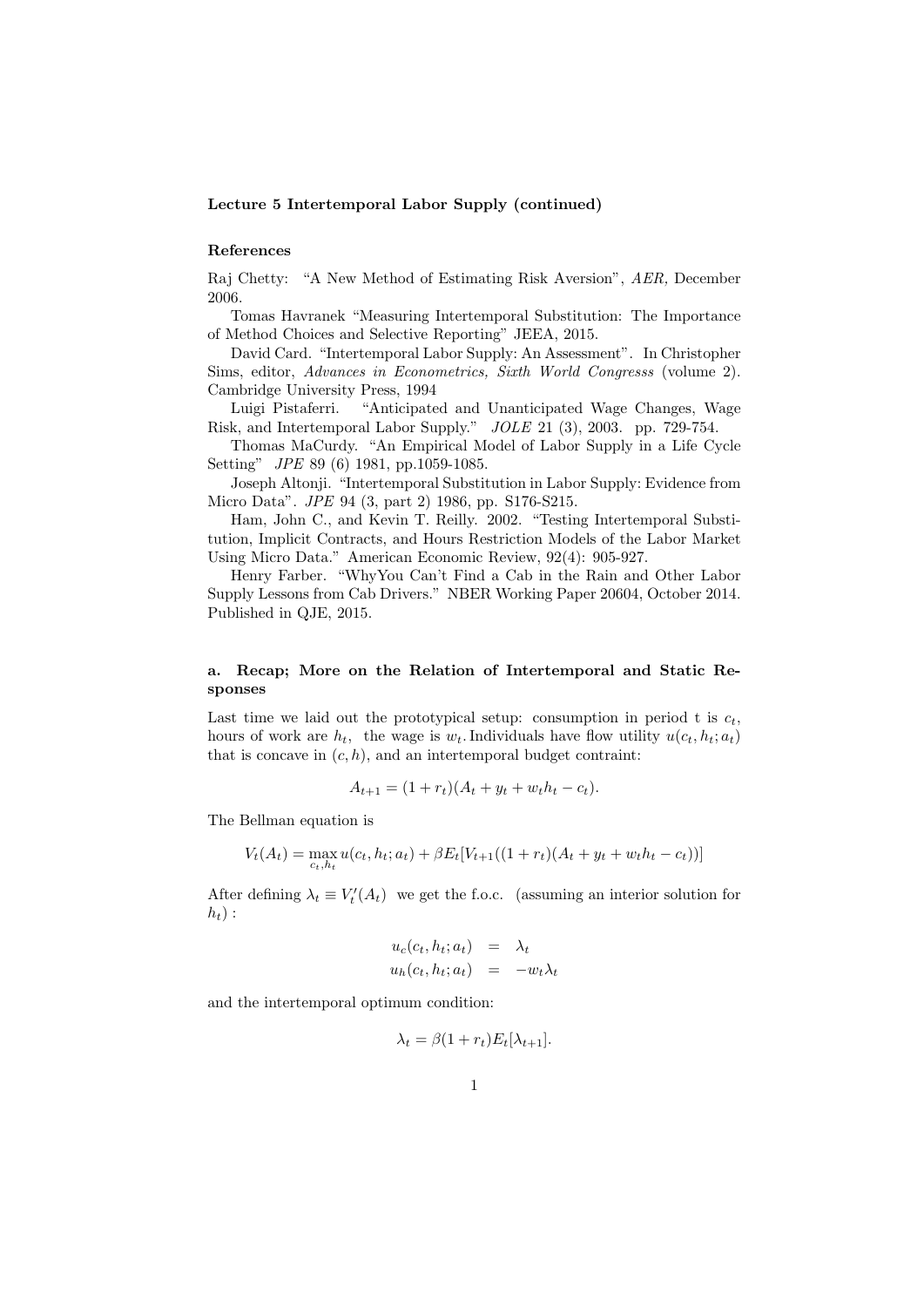## Aside on the Intertemporal Elasticity based on Consumption

Some macro models ignore labor supply and focus on the implications of this simple model for the allocation of consumption over time. To illustrate, consider the additively separable case where

$$
u(c_t, h_t; a_t) = v(c_t) - \phi(h_t; a_t)
$$

In this case, Hall (1978) noted that, setting  $\beta = (1 + \delta)^{-1}$ , the intertemporal optimum condition becomes:

$$
E_t[v'(c_{t+1})] = \frac{1+\delta}{1+r_t}v'(c_t).
$$

If we further assume that  $v(c_t) = \frac{\sigma}{\sigma - 1} c_t^{(\sigma - 1)/\sigma}$ , then  $v'(c_t) = c_t^{-1/\sigma}$  and we get:

$$
E_t[(c_{t+1})^{-1/\sigma}] = \frac{1+\delta}{1+r_t}(c_t)^{-1/\sigma}.
$$

Taking logs of both sides and assuming we can interchange  $E$  and  $log$ , we get:

$$
E_t \log(c_{t+1}) = \log(c_t) + \sigma \log(1 + r_t) - \sigma \log(1 + \delta)
$$

which means that

$$
log(c_{t+1}) - log(c_t) = constant + \sigma log(1 + r_t) + error
$$

where the error is an expectation error, and should be orthogonal to everything dated t or earlier. Here  $\sigma$  is the "elasticity of intertemporal substitution in consumption" (IES in the terminology of Havranek, 2015). Notice that  $-\frac{cv_{cc}}{v_c}$  =  $1/\sigma$  , so  $\sigma$  is the inverse coefficient of relative risk aversion.

## Back to Labor Supply

Define the Frisch demands as the solutions to these f.o.c., given  $(w_t, \lambda_t)$  and the preference shocks:

$$
c_t = c^F(w_t, \lambda_t, a_t)
$$
  

$$
h_t = h^F(w_t, \lambda_t, a_t)
$$

Let's log-linearize the Frisch demands:

$$
\log h_t = A_t + \eta \log w_t + \delta \log \lambda_t
$$
  

$$
\log c_t = B_t + \theta \log w_t + \kappa \log \lambda_t.
$$

Differentiating the f.o.c. we get

$$
\begin{pmatrix} dc \\ dh \end{pmatrix} = \begin{bmatrix} U_{cc} & U_{ch} \\ U_{hc} & U_{hh} \end{bmatrix}^{-1} \begin{bmatrix} 1 & 0 \\ -w & -\lambda \end{bmatrix} \begin{bmatrix} d\lambda \\ dw \end{bmatrix}
$$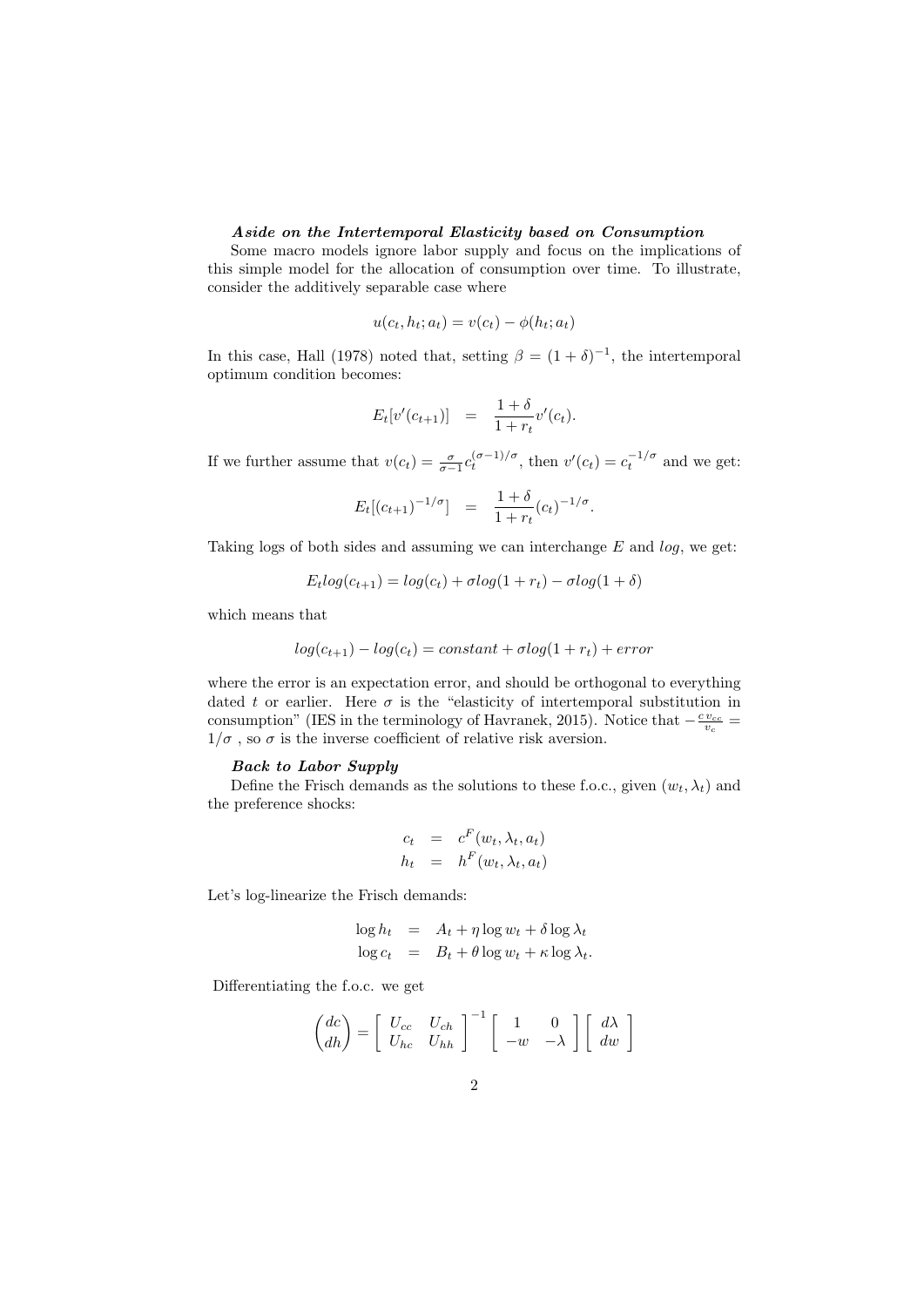$$
\begin{array}{rcl}\n\frac{\partial h^F}{\partial w} & = & \frac{-\lambda U_{cc}}{\Delta} \\
\frac{\partial h^F}{\partial \lambda} & = & \frac{-wU_{cc} - U_{hc}}{\Delta} \\
\frac{\partial c^F}{\partial \lambda} & = & \frac{wU_{ch} + U_{hh}}{\Delta} \\
\frac{\partial c^F}{\partial w} & = & \frac{\lambda U_{ch}}{\Delta}\n\end{array}
$$

where  $\Delta = U_{cc}U_{hh} - U_{ch}^2 > 0$ , since for an intertemporal planning problem we need concave utility Note that

$$
w\frac{\partial h^F}{\partial w} - \lambda \frac{\partial h^F}{\partial \lambda} = \frac{\partial c^F}{\partial w}
$$

and dividing by  $h$  we get

$$
\frac{w}{h}\frac{\partial h^F}{\partial w} - \frac{\lambda}{h}\frac{\partial h^F}{\partial \lambda} = \frac{c}{wh}\frac{w}{c}\frac{\partial c^F}{\partial w}
$$

or in terms of the elasticities of the log-linearized system,

$$
\eta - \delta = \frac{c}{wh} \theta.
$$

On average  $c \approx wh$  (other than for trust-fund babies), so this says that  $\eta - \delta \approx \theta$ . In particular, in the separable case  $U_{ch} = 0$  which implies:

$$
\eta = \delta = \frac{U_h}{hU_{hh}}
$$

$$
\kappa = \frac{U_c}{cU_{cc}}
$$

$$
\theta = 0
$$

Note that in the separable case  $\kappa = -1/R$  where R is the coefficient of relative risk aversion. Many macro economists think that  $U_{ch} > 0$ , implying that  $\theta > 0$ and  $\eta > \delta$ .

It useful to relate  $\delta$  and  $\kappa$  to the more familiar income effects in static labor supply models. To do this consider the static labor supply problem with the same preferences

$$
\max_{c,h} U(c,h) \quad s.t. \quad c = y + wh
$$

The f.o.c. for this problem are

$$
U_c(c, h) - \lambda = 0
$$
  

$$
U_h(c, h) + \lambda w = 0
$$
  

$$
-c + wh + y = 0.
$$

So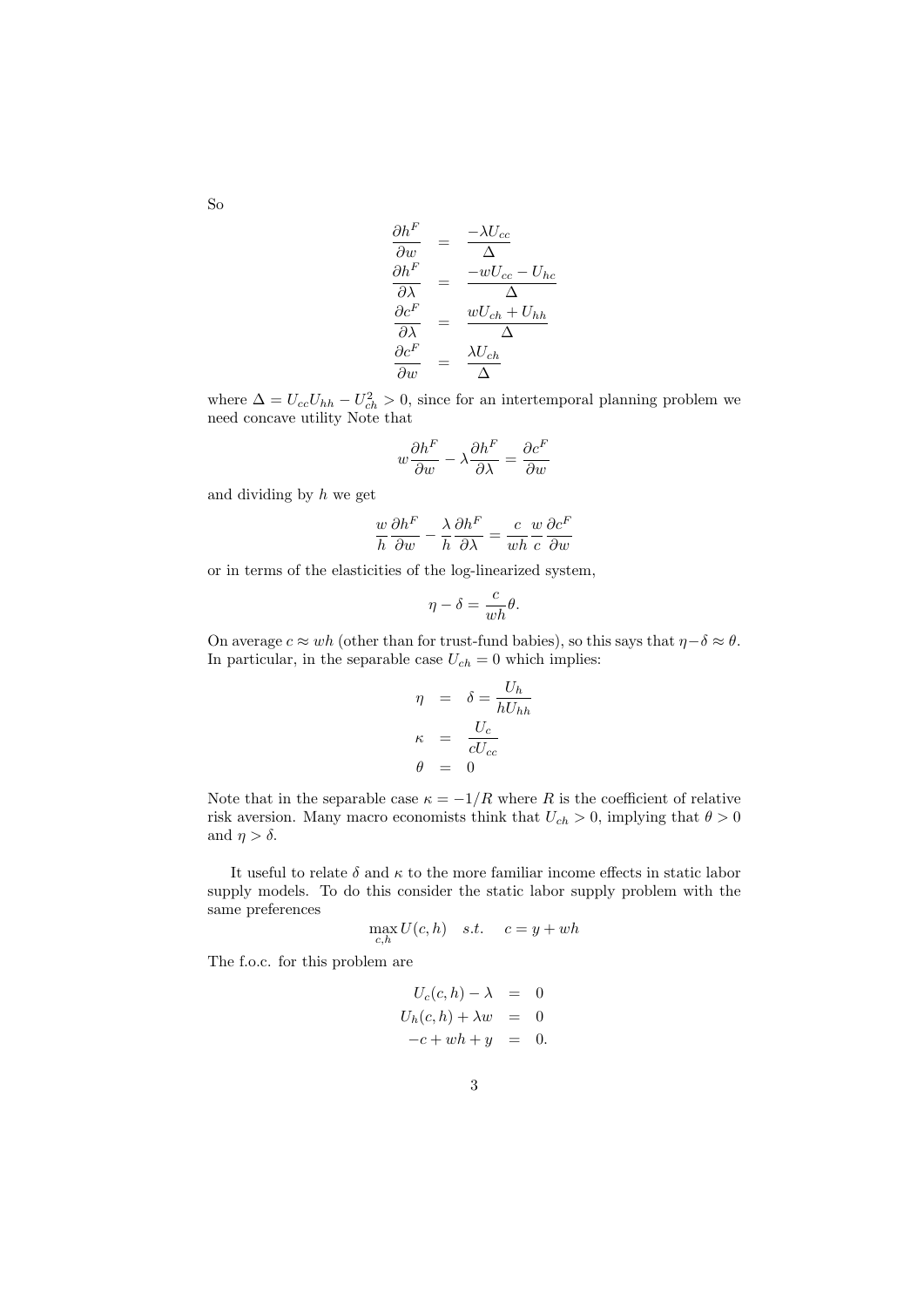Differentiating these we get

$$
\begin{bmatrix} dc \\ dh \\ d\lambda \end{bmatrix} = \begin{bmatrix} U_{cc} & U_{ch} & -1 \\ U_{hc} & U_{hh} & w \\ -1 & w & 0 \end{bmatrix}^{-1} \begin{bmatrix} 0 & 0 \\ -\lambda & 0 \\ -h & -1 \end{bmatrix} \begin{bmatrix} dw \\ dy \end{bmatrix}
$$

and we can show

$$
\frac{\partial c}{\partial y} = \frac{-U_{ch}w - U_{hh}}{\Delta'}\n\frac{\partial h}{\partial y} = \frac{U_{cc}w + U_{ch}}{\Delta'}
$$

where  $\Delta'$  is the determinant of the bordered Hessian. Note that the numerators of these expressions are the same as the numerators of  $\frac{\partial c^F}{\partial \lambda}$  and  $\frac{\partial h^F}{\partial \lambda}$  respectively (with a sign change). Thus:

$$
\frac{\frac{\partial h^F}{\partial \lambda}}{\frac{\partial c^F}{\partial \lambda}} = \frac{\frac{\partial h}{\partial y}}{\frac{\partial c}{\partial y}}.
$$

This is useful because we know  $\frac{\partial c}{\partial y} = 1 + mpe$  and  $w \frac{\partial h}{\partial y} = mpe$ , where mpe is the marginal propensity to earn out of non-labor income, and is thought to be a number like −0.1 or so. Thus

$$
\frac{w\frac{\partial h^F}{\partial \lambda}}{\frac{\partial c^F}{\partial \lambda}} = \frac{mpe}{1 + mpe}
$$

.

Converting to elasticities, we get:

$$
\frac{wh\frac{\lambda}{h}\frac{\partial h^F}{\partial \lambda}}{c\frac{\lambda}{c}\frac{\partial c^F}{\partial \lambda}} = \frac{wh}{c}\frac{\delta}{\kappa} = \frac{mpe}{1 + mpe}
$$

implying that

$$
\frac{\delta}{\kappa} = \frac{c}{wh} \frac{mpe}{1 + mpe}.
$$

This says that the ratio of the elasticities of labor supply and consumption with respect to  $\lambda$  is (roughly) the same as the ratio of mpe to  $(1 + mpe)$ . if  $mpe = -0.1$  then  $\frac{mpe}{1+mpe} \approx -0.1$ .

In the additively separable case we can use this ratio to think about a likely magnitude for *η*. Specifically, as shown above in the separable case  $\kappa = \frac{U_c}{cU_{cc}}$  is the negative of the inverse of the coefficient of relative risk aversion defined over gambles. Define

$$
R = -c\frac{U_{cc}}{U_c}.
$$

Then  $\kappa = -1/R$ . So if  $R = 1$  and  $mpe = -0.1$ , then  $\delta \approx 0.1$ , implying  $\eta = 0.1$ (since in the separable case  $\eta = \delta$ ).

As noted above, in the macro consumption literature (which ignores labor supply and focuses on the optimal allocation of consumption over the lifecycle)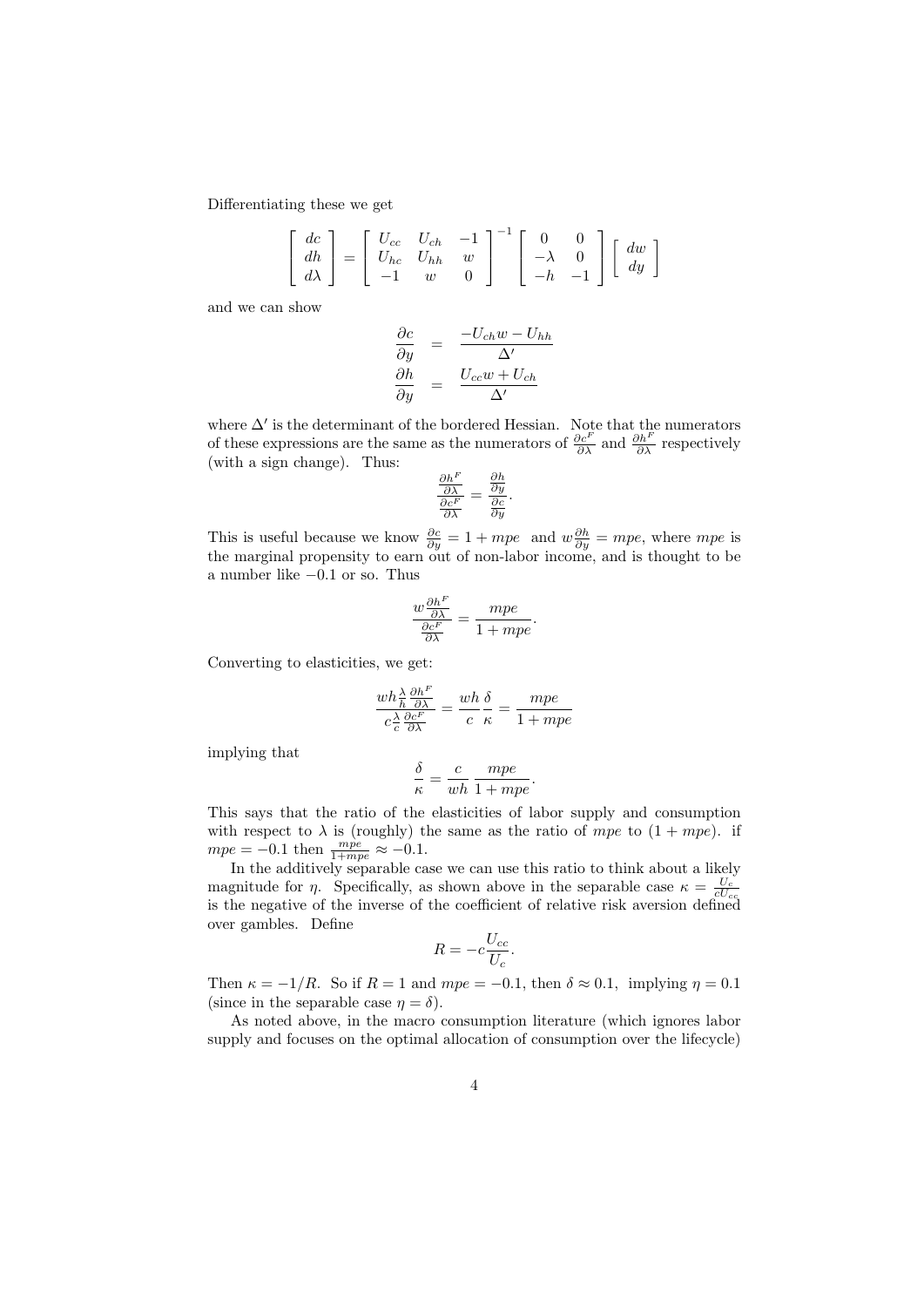it is standard to estimate  $\kappa = -IES$  by relating the change in consumption between periods to the real interest rate. Some commentators have argued that a plausible estimate based on this approach is  $\kappa = -1$ , though a recent metaanalysis by Havranek (JEEA, 2015) suggests that there is selective reporting in the literature, and that the corrected measure of central tendency is smaller.

To get a larger value for  $\eta$  when we think that  $\kappa$  is not too big we need to have a big value for  $\theta$  (since  $\eta \approx \delta + \theta$ ). This means that researchers who believe in big- $\eta$  need to specify non-separable preferences, with  $U_{ch} > 0$ . One way that people have tried to estimate  $U_{ch}$  is to look at consumption expenditures of people around the point of retirement, though this has problems because people can do home production or change the way they shop when they retire.

The relationship between the coefficient of relative risk aversion and the Frisch elasticity of labor supply is developed nicely in Chetty's 2006 AER paper. Richard Rogerson and Johanna Wallenius (AER, 2013) is an example of recent work that tries to look at retirement behavior and learn something about intertemporal labor supply.

# b. Reduced Form Evidence on Intertemporal Labor Supply Elasticities

Let's return to the log-linearized labor supply and consumption equations:

$$
\log h_t = A_t + \eta \log w_t + \delta \log \lambda_t
$$
  

$$
\log c_t = B_t + \theta \log w_t + \kappa \log \lambda_t.
$$

Focusing on hours, we can difference over time:

$$
\Delta \log h_t = \log h_t - \log h_{t-1} = \Delta A_t + \eta \Delta \log w_t + \delta (\log \lambda_t - \log \lambda_{t-1}).
$$

Next, use the fact that  $\lambda_{t-1} = \beta(1 + r_{t-1})E_{t-1}[\lambda_t]$ . Thus

$$
\log \lambda_{t-1} = \log[\beta(1 + r_{t-1})] + \log E_{t-1}[\lambda_t]
$$

Now define

$$
\phi_t = \log E_{t-1}[\lambda_t] - E_{t-1} \log[\lambda_t]
$$

and define the innovation in the log marginal utility of income as  $\xi_t$  where:

$$
\log \lambda_t = E_{t-1} \log[\lambda_t] + \xi_t.
$$

Combining all these terms we get

$$
\log \lambda_{t-1} = \log[\beta(1 + r_{t-1})] + \log \lambda_t - \xi_t + \phi_t.
$$

If we write  $\beta = (1 + \rho)^{-1}$  and approximate  $\log[(1 + r_{t-1})/(1 + \rho)] = r_{t-1} - \rho$ we get a very useful expression for the evolution of the log marginal utility of income: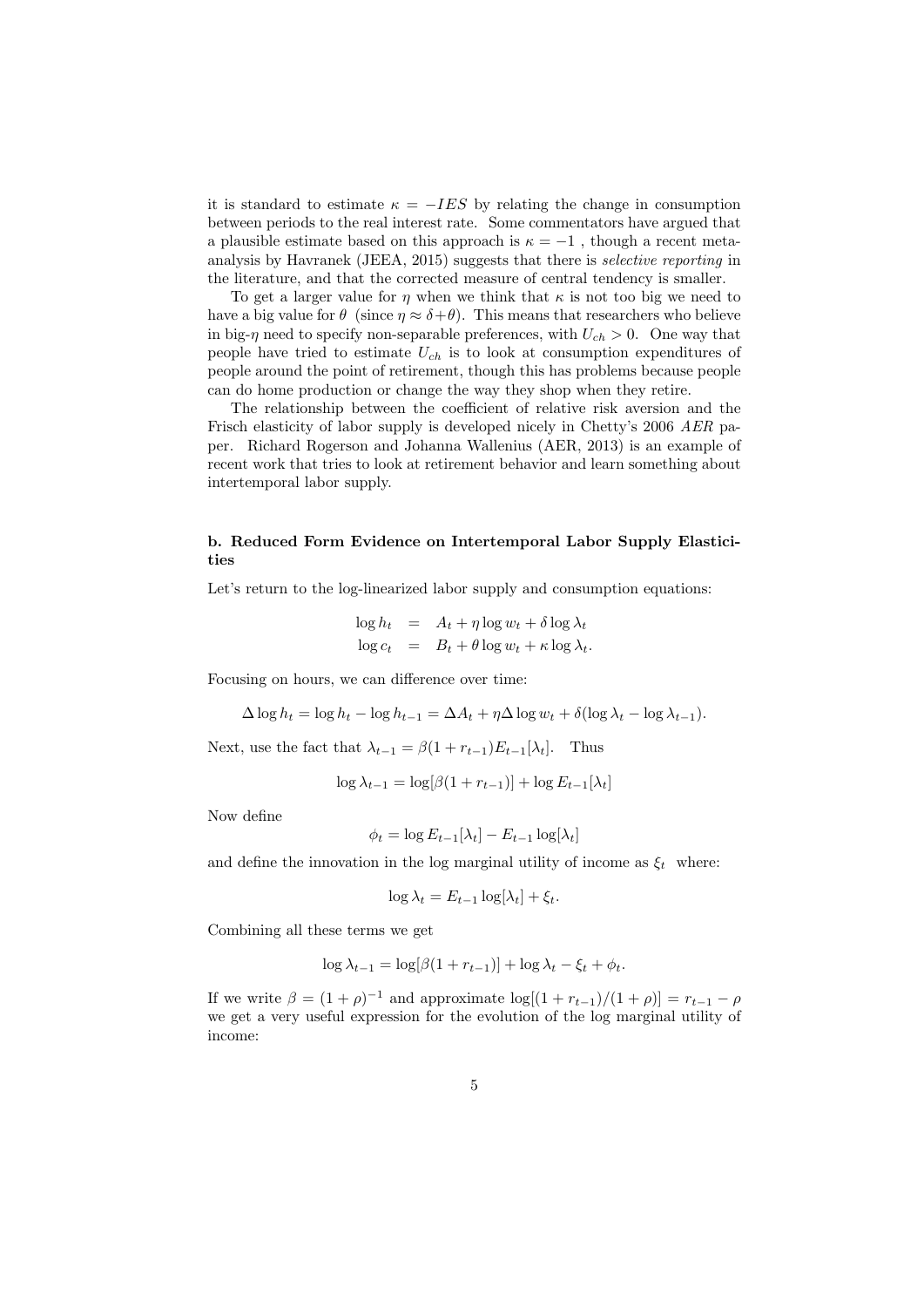$$
\log \lambda_t = \log \lambda_{t-1} - (r_{t-1} - \rho) - \phi_t + \xi_t
$$

So

$$
\Delta \log h_t = \Delta A_t + \eta \Delta \log w_t + \delta \xi_t - \delta (r_{t-1} - \rho) - \delta \phi_t. \tag{1}
$$

And following the same steps:

$$
\Delta \log c_t = \Delta B_t + \theta \Delta \log w_t + \kappa \xi_t - \kappa (r_{t-1} - \rho) - \kappa \phi_t. \tag{2}
$$

Estimation Based on Equation (1)

When wages are uncertain equation (1) cannot be estimated by OLS because  $\Delta \log w_t$  is correlated with  $\xi_t$ . For example, Pistaferri (2003) writes an approximating model (also used by MaCurdy, 1981) of the form

$$
\delta \xi_t = \delta \left( \log \lambda_t - E_{t-1} \log[\lambda_t] \right) \approx \sum_{j=0}^{T-t} \gamma_j \left( E_t \log[w_{t+j}] - E_{t-1} \log[w_{t+j}] \right)
$$

(The coefficients  $\gamma_i$  are negative). If wages follow an AR(1) process

$$
\log w_t = \lambda \log w_{t-1} + \zeta_t
$$

then

$$
E_t \log[w_{t+j}] - E_{t-1} \log[w_{t+j}] = \lambda^j \zeta_t
$$

and

$$
\delta \xi_t = \sum_{j=0}^{T-t} \gamma_j \lambda^j \zeta_t = \Gamma(t, T, \lambda) \zeta_t.
$$

The update to log  $\lambda_t$  is some coefficient Γ (which depends on  $(t, T, \lambda)$ ) times the wage innovation  $\zeta_t$ . Note that the  $\gamma'_j s$  should also depend on age and current wealth, which introduces even more heterogeneity into the coefficient Γ.

One approach to estimation is to find instruments that predict wage growth, that are orthogonal to the surprise component in wages (and therefore in  $\log \lambda_t$ ) and that also do not enter in  $\Delta A_t$  (the preference shock). MaCurdy (1981) used experience: according to the simplest Mincer model

$$
\log w_t = b_1 x(t) + b_2 x(t)^2 + \dots
$$

where  $x(t)$  is experience at time t. Since  $x(t) = x(t-1) + 1$  predicted wage growth is a simple linear function of experience in year  $t-1$ . In fact experience works as a predictor of wage growth, though the first stage is often weak. Estimates of  $\eta$  based on this approach tend to be small - on the order of 0.1 to 0.3 (see MaCurdy's orginal analysis and Altonji (1986, Table 2) for a variety of estimates based on the MaCurdy approach).<sup>∗∗</sup> A concern is that experience may have some direct effect on preferences. This, coupled with the a priori belief that  $\eta$  must be relatively large, has led to ongoing interest in other approaches.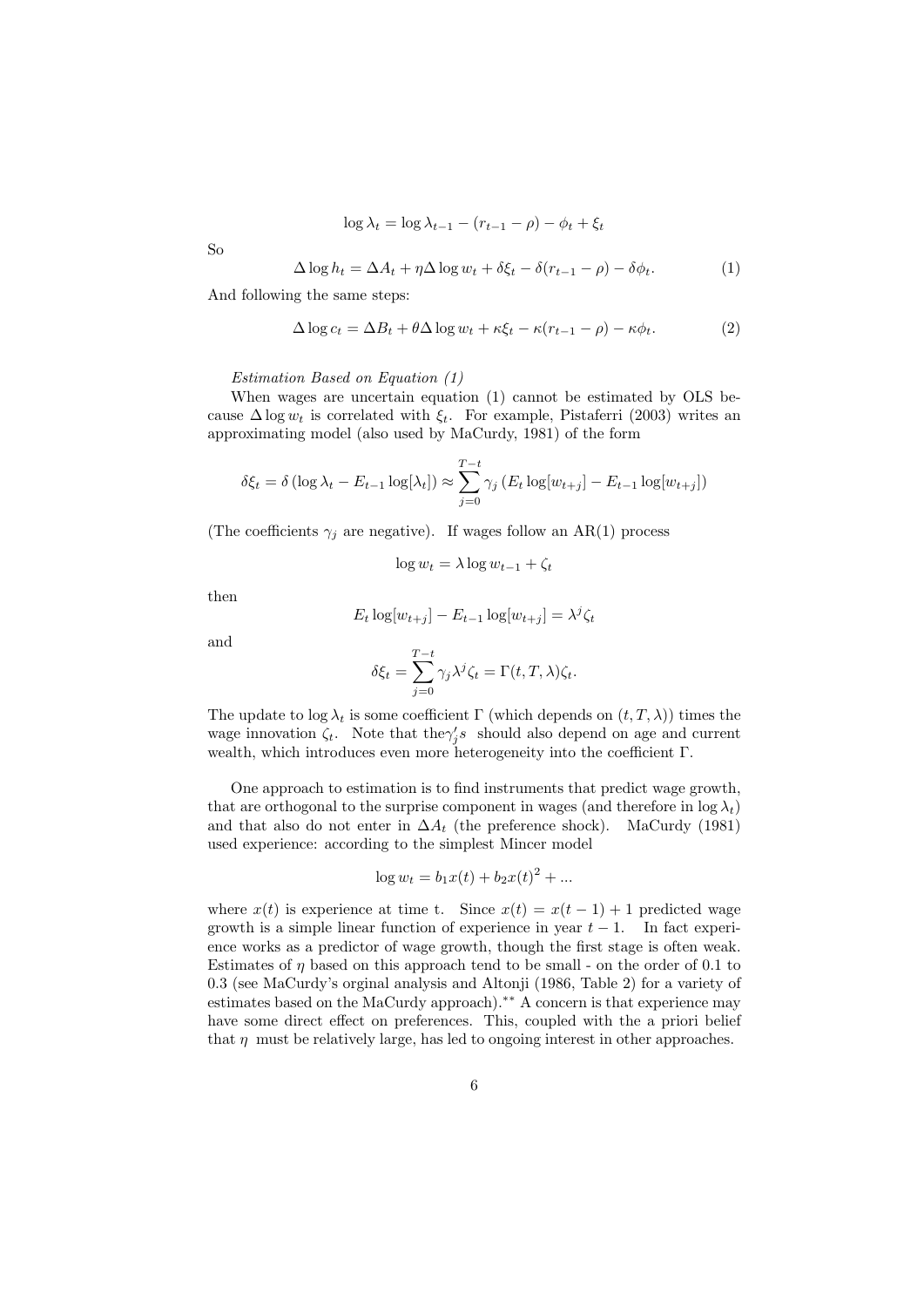∗∗An interesting feature of Altonji's paper is that he reports the first stage equations, so you can judge the power of the instruments, though his paper was written before the weak instruments critique was well understood (and before the cluster option made it easy to account for serial correlation within the data for each person over time).

Altonji (1886) tried using consumption as a proxy for the (unobserved) marginal utility of wealth, which seems quite plausible. This is easiest to understand in the within-period separable case: then the system of interest is

$$
\log h_t = A_t + \eta \log w_t + \eta \log \lambda_t + e_{1t}
$$
  

$$
\log c_t = B_t + \kappa \log \lambda_t + e_{2t}
$$

where I have added measurement errors  $e_{1t}$  and  $e_{2t}$ . This implies

$$
\log h_t = (A_t - \frac{\eta}{\kappa}B_t) + \eta \log w_t + \frac{\eta}{\kappa} \log c_t + e_{1t} - \frac{\eta}{\kappa} e_{2t}.
$$

If the  $e'_{jt}$ s are really measurement errors the only remaining problems with this specification are that  $log c_t$  is correlated with  $e_{2t}$  and any unobserved components of  $B_t$ , and that  $\log w_t$  is measured with error. [It is also possible, as in a static labor supply model, that the unobserved parts of  $A_t$  are correlated with  $log w_t$ . The main advantage of Altonji's approach is that we don't have to first difference – so there is a lot of variation left and many potential instruments for  $log w_t$  and  $log c_t$ . Altonji (1986) used a second measure of wages (collected at the interview in the PSID, and representing the point-in-time wage on the job at the time of the interview), the mean wage observed in other years, and various demographic factors (e.g. spouse's education, parental education/income). His estimates (Altonji (1986, Table 4)) for  $\eta$  are between 0.1 and 0.2.

The main concern with Altonji's approach is that preferences may not be separable. If

$$
\log c_t = B_t + \theta \log w_t + \kappa \log \lambda_t + e_{2t}
$$

then solving for  $\log \lambda_t$  and substituting into the hours equation (with a coefficient  $δ$  for log  $λ_t$  that is potentially different from η) leads to an hours model:

$$
\log h_t = (A_t - \frac{\eta}{\kappa} B_t) + (\eta - \theta \frac{\delta}{\kappa}) \log w_t + \frac{\delta}{\kappa} \log c_t + e_{1t} - \frac{\delta}{\kappa} e_{2t}.
$$

Notice that the coefficient on  $\log w_t$  in this case is

$$
\eta - \theta \frac{\delta}{\kappa} \approx \eta - \theta \frac{mpe}{1 + mpe}
$$

using the result presented earlier that  $\frac{\delta}{\kappa} \approx \frac{mpe}{1+mpe}$ . Assuming  $mpe \approx -0.1$ , this implies that the estimate obtained using Altonji's procedure is an estimate of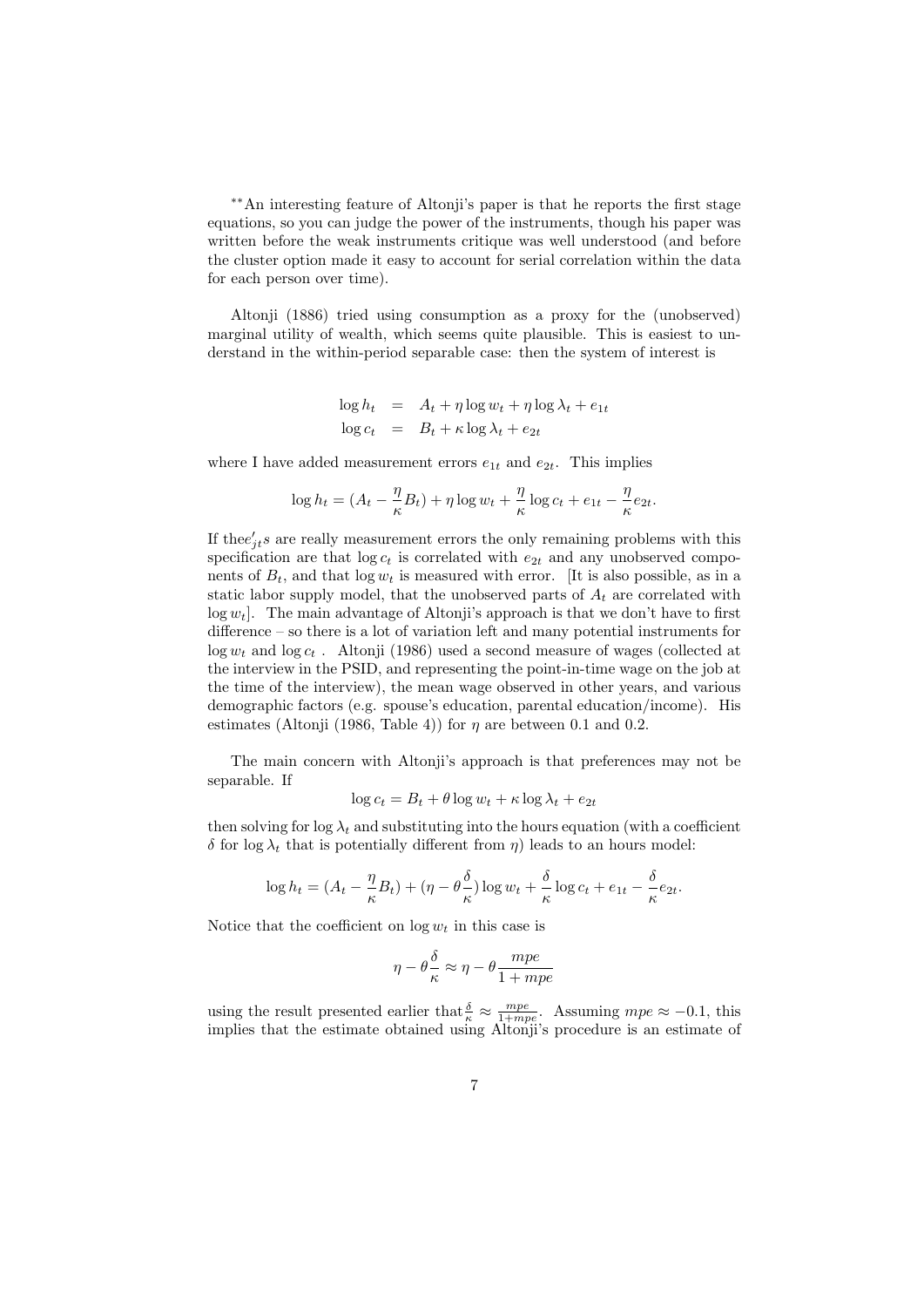$\eta + 0.11\theta$ . Assuming  $\theta \ge 0$  we get an upward-biased estimate for  $\eta$ , though the magnitude of the bias is arguably small.

Pistaferri (2003) presents an interesting addition to this literature, using information on wage growth expectations that is collected in the Bank of Italy's Survey of Household Income and Wealth (SHIW). Pistaferri assumes that individual wages follow a random walk:

$$
\log w_t = \log w_{t-1} + \zeta_t
$$

and adopts the assumption (presented above) that the (scaled) innovation in the log marginal utility of wealth follows

$$
\delta \xi_t = \delta \left( \log \lambda_t - E_{t-1} \log[\lambda_t] \right) = \sum_{j=0}^{T-t} \gamma_j \left( E_t \log[w_{t+j}] - E_{t-1} \log[w_{t+j}] \right).
$$

With the unit root assumption  $E_t \log[w_{t+j}] - E_{t-1} \log[w_{t+j}] = \zeta_t$  and

$$
\delta \xi_t = \sum_{j=0}^{T-t} \gamma_j \zeta_t = \Gamma \zeta_t.
$$

With this substitution, equation (1) becomes:

$$
\Delta \log h_t = \Delta A_t + \eta \Delta \log w_t + \delta \xi_t - \delta (r_{t-1} - \rho) - \delta \phi_t
$$
  
= 
$$
\Delta A_t + \eta E_{t-1} [\Delta \log w_t] + (\eta + \Gamma) \zeta_t - \delta (r_{t-1} - \rho) - \delta \phi_t
$$
 (3)

(which is Pistaferri's equation (13)). In the SHIW people are asked directly their expected rate of growth of earnings over the next year. Letting  $y_t = w_t h_t$ , this means that we observe  $E_{t-1}[\Delta \log y_t]$  in the year  $t-1$  survey. This means we have to translate the labor supply model into a model of hours and earnings. Using the definition of earnings we get:

$$
E_{t-1}[\Delta \log w_t] = E_{t-1}[\Delta \log y_t] - E_{t-1}[\Delta \log h_t]
$$

and taking expectations of (3) and substituting we get

$$
E_{t-1}[\Delta \log h_t] = \frac{1}{1+\eta} \{ \Delta A_t + \eta E_{t-1}[\Delta \log y_t] - \delta (r_{t-1} - \rho) - \delta \phi_t \}.
$$

Finally, if we define

$$
\psi_t = \Delta \log y_t - E_{t-1}[\Delta \log y_t]
$$

as the innovation in log earnings, and use the fact that  $\Delta \log h_t - E_{t-1}[\Delta \log h_t] =$  $(\eta + \Gamma)\zeta_t$  (from equation (3)) we get

$$
\zeta_t = \psi_t - (\eta + \Gamma)\zeta_t \Rightarrow \zeta_t = \frac{\psi_t}{1 + \eta + \Gamma}
$$

$$
\Rightarrow \Delta \log h_t - E_{t-1}[\Delta \log h_t] = \frac{(\eta + \Gamma)}{1 + \eta + \Gamma} \psi_t.
$$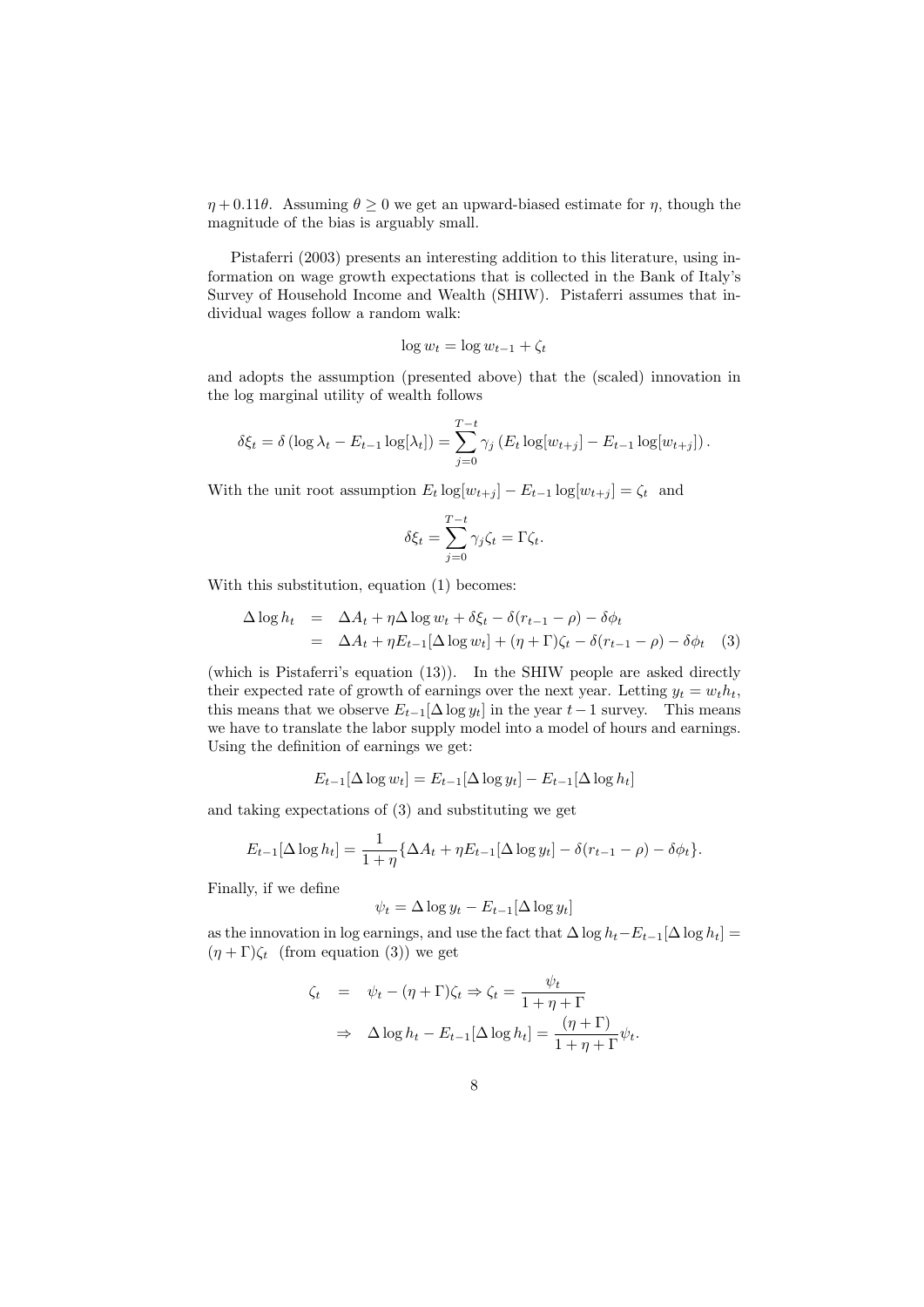Thus we can write the labor supply equation in terms of expected earnings changes and the innovation in earnings as:

$$
\Delta \log h_t = \frac{1}{1+\eta} \Delta A_t + \frac{\eta}{1+\eta} E_{t-1} [\Delta \log y_t] - \frac{\delta}{1+\eta} (r_{t-1} - \rho) - \frac{\delta}{1+\eta} \phi_t + \frac{(\eta + \Gamma)}{1+\eta + \Gamma} \psi_t
$$
\n(4)

(As a final step, Pistaferri solves for  $\phi_t$  in terms of the variance in the earnings forecast, under the assumption of log-normality, but we will leave that aside). Notice that if we observe expected and realized earnings then we can estimate this model taking  $E_{t-1}[\Delta \log y_t]$  and  $\psi_t$  as observed variables. This procedure will yield estimates for  $\eta$  and Γ. Morever, Pistaferri uses the relatively short time period in his panel to get variation in the real interest rate, providing an estimate of  $\delta$ . His estimates are

$$
\eta = 0.70 (0.09)
$$
  
\n
$$
\Gamma = -0.20 (0.09)
$$
  
\n
$$
\delta = 0.59 (0.29)
$$

which look pretty large in magnitude. As discussed in his paper, one (plausible) explanation for this is that the true wage process is more like:

$$
\log w_t = z_t + \epsilon_t \quad \text{where}
$$
  

$$
z_t = z_{t-1} + \zeta_t
$$

and  $\epsilon_t$  and  $\zeta_t$  are i.i.d. This says wages are a combination of a component with a unit root (the permanent wage component) and a serially uncorrelated component (the transitory component), and implies that

$$
\log w_t = \log w_{t-1} + \zeta_t + \epsilon_t - \epsilon_{t-1}
$$

which is an ARIMA(0,1,1) model. Now the innovation in log wages is  $\zeta_t$  +  $\epsilon_t$ , but only the permanent part is expected to persist, so holding constant the (observed) innovation in current wages (or, in Pistaferri's case, earnings) the apparent response in labor supply is bigger than it would be if the entire wage innovation persisted (which is what is being assumed in equation (3). Preferences are being credited for a labor supply response that is due in part to the temporary nature of the wage innovation, so there is an upward bias in the estimate of  $\eta$ .

Some simple evidence on the right statistical model for wages is presented in Card (1994): there I used data on a sample of male household heads from the PSID observed continuously over an 8-year period to fit a model of the form

$$
\log w_{it} = \omega_i + v_t + u_{it} + \mu_{it}
$$

where

$$
u_{it} = \alpha u_{it-1} + \xi_{it}
$$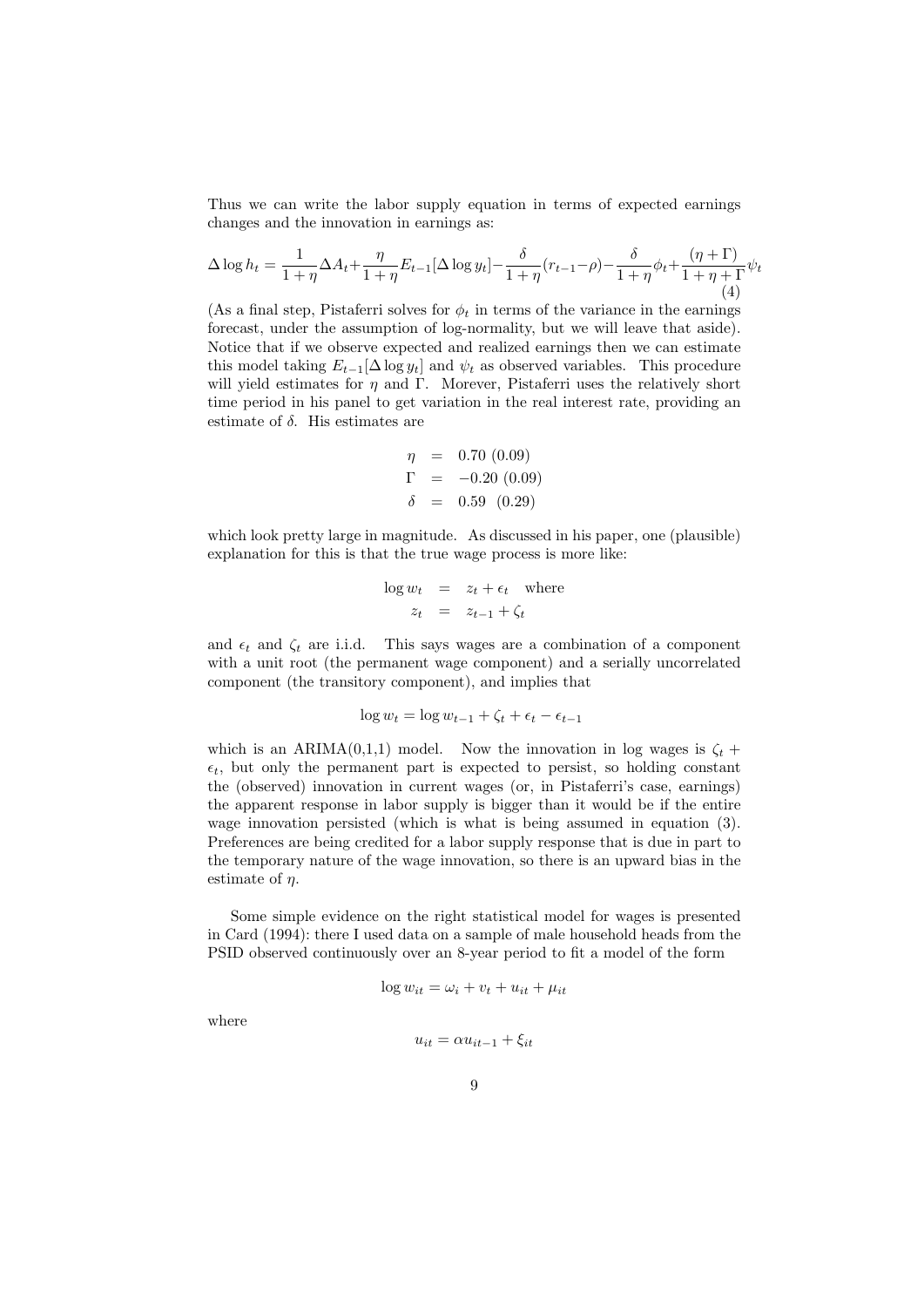and  $\xi_{it}$  and  $\mu_{it}$  are mutually uncorrelated, the innovations in the AR(1) component are uncorrelated (but allowed to have differenent variances in different years), and  $\xi_{it}$  and  $\mu_{it}$  are uncorrelated with the random effect. Pistaferri (effectively) assumes  $\alpha = 1$  and  $var(\mu_{it}) = 0$ . The estimates are reported in Table 2.3 of my paper and show that: (1) such a model fits relatively well; (2)  $\alpha \approx 0.9$ ; (3) about 50% of the variance in wages is attributed to  $\omega_i$ , 16% to the transitory component  $\mu_{it}$  and 34% to the serially correlated component  $u_{it}$ . Arguably, Pistaferri's assumption of a pure random walk model for wages is too restrictive.

#### Extensive margin

Many labor supply estimates ignore the extensive margin – workers who don't work for a year are dropped. This is potentially important for understanding aggregate movements in hours because:

(a) there are substantial numbers of people who move in/out of employment

(b) the elasticity of participation w.r.t. wages can be relatively high, even if  $\eta$  is small.

A simple approach to this problem is to go back to the first order conditions defining the Frisch labor supply/consumption choices, and define a reservation wage in each period (or more generally a selection equation determining whether the individual works in period  $t$ . For an example of this see J. Kimmel and T. Kniesner, New Evidence on Labor Supply: Employment vs Hours Elasticities by Sex and Marital Status." Journal of Monetary Econ 42 (1998).

Manoli and Weber (2011) is a very recent attempt to look at one of the important extensive margins: variation in the length of time people work. This paper uses an RD design to study the effects of a benefit that is paid to workers who retire after certain tenure milestones. Since workers start jobs at different ages, there is a smooth distribution of people across the tenure distribution at different ages, and Manoli and Weber find strong evidence that some workers appear to delay retirement to get the benefits. However, the implied responsiveness is relatively small (elasticities on the order of 0.3 or smaller). An earlier paper by Krueger and Pischke (Journal of Labor Economics, 1992) looked at the effect of a revision in the indexing formula for Social Security, which sharply lowered the benefits to people born in 1917-1921 relative to those born 1915- 1916 (who got very high benefits as a result of an error in the indexing formula). As shown in their figures:

(1) people born in 1918-20 suffered a sharp drop in benefits to earliest possible retirement (age 62)

(2) people born in 1914-1916 had unusually high incentives to delay retirement to age 68

(3) BUT LFPR's trended pretty smoothly down across these cohorts

(A recent paper by Alex Gelber re-investigates the notch and concludes that there was some labor supply effect). The extensive margin (EM) is an area of active research interest. One (serious) difficulty with studying EM responses is that wages are only observed for workers. So it becomes necessary to impute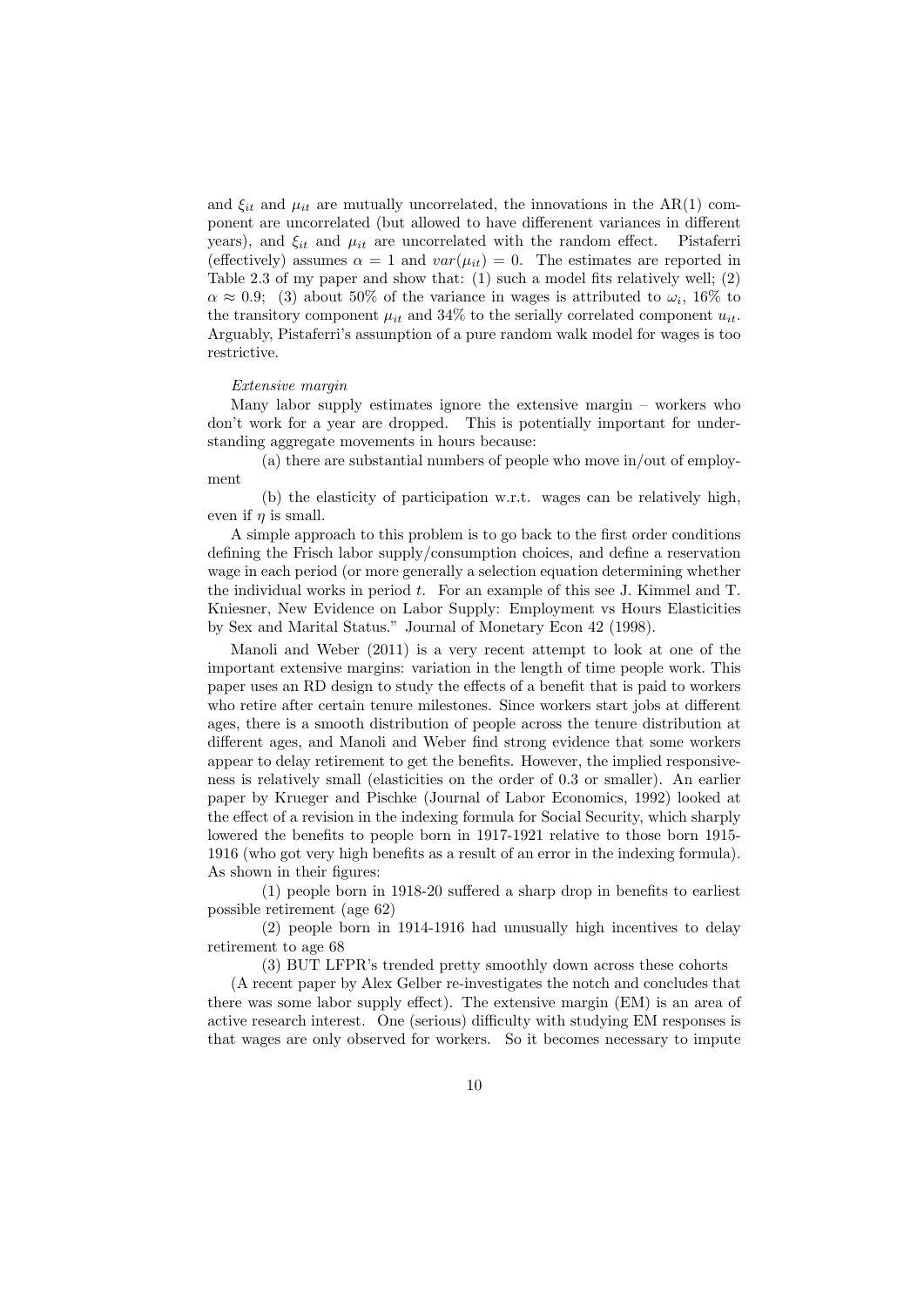shadow wages (or make other assumptions) to correlate changes in participation with changes in wages.

### Is Labor Supply Really a Worker Choice?

Ham and Reilly (AER 2002) ask whether information from the demand side affect hours choices, controlling for wages and other factors. This could arise in a contract setting where workers agree to work for some wage and allow the employer to specify hours. In a simple neoclassical model of the labor market the two sides of the market are separated by the wage:

$$
h = h^d(w, x)
$$
  
=  $h^s(w, y)$ 

where  $h^d$  and  $h^s$  are the demand and supply functions for hours (by some group of workers), and  $x$  and  $y$  represent demand and supply shocks. In this class of models, any effect of demand shocks works through w: the two sides of the market both make independent decisions, taking  $w$  as given. Thus, a test of the standard model is to fit the supply function and include  $x$  directly in the estimating equation. This requires that there be instruments for  $w$  in addition to the demand shock variables - so HR's test one interpretation of their test is that they are testing whether one set of demand shock variables affect supply, when wages are instrumented with other variables.

Formally, H-R consider two specifications. Their first set of models use first differenced labor supply models of the type described above:

$$
\Delta \log h_t = \Delta A_t + \eta \Delta \log w_t + \delta \xi_t - \delta (r_{t-1} - \rho) - \delta \phi_t. \tag{5}
$$

The include an extra set of explanatory variables representing the changes in the unemployment rates for the industry and occupation that the agent was working in in the base year  $(\Delta U R^{ind}, \Delta U R^{occ})$ . These are treated as potentially endogenous because they may reflect the news shocks incorporated in the innovation in the log marginal utility of consumption,  $\xi_t$ . They also present models with future wage changes  $(\Delta \log w_{t+1})$  included on the right hand side, as a potential way to incorporate non-separable preferences (basically, if people forsee high wages ahead they may work more or less this period) See Table 1 of their paper.

H-R's second specification builds on Altonji's idea of controlling directly for consumption. Here the baseline specification is:

$$
\log h_t = (A_t - \frac{\eta}{\kappa}B_t) + (\eta - \theta \frac{\delta}{\kappa}) \log w_t + \frac{\delta}{\kappa} \log c_t + e_{1t} - \frac{\delta}{\kappa} e_{2t}.
$$

In this case they augment the model with  $(UR^{ind}, UR^{occ})$ , and include specifications with future wages. See tables 2 and 3, which use PSID and CES data.

Their key finding is that predictable movements in  $\Delta UR^{ind}$  and  $\Delta UR^{occ}$  (or in the levels of  $UR^{ind}$ ,  $UR^{occ}$ ), have a lot of explanatory power. They interpret this as evidence that wages are not translating all the necessary information about the state of the demand side to the worker.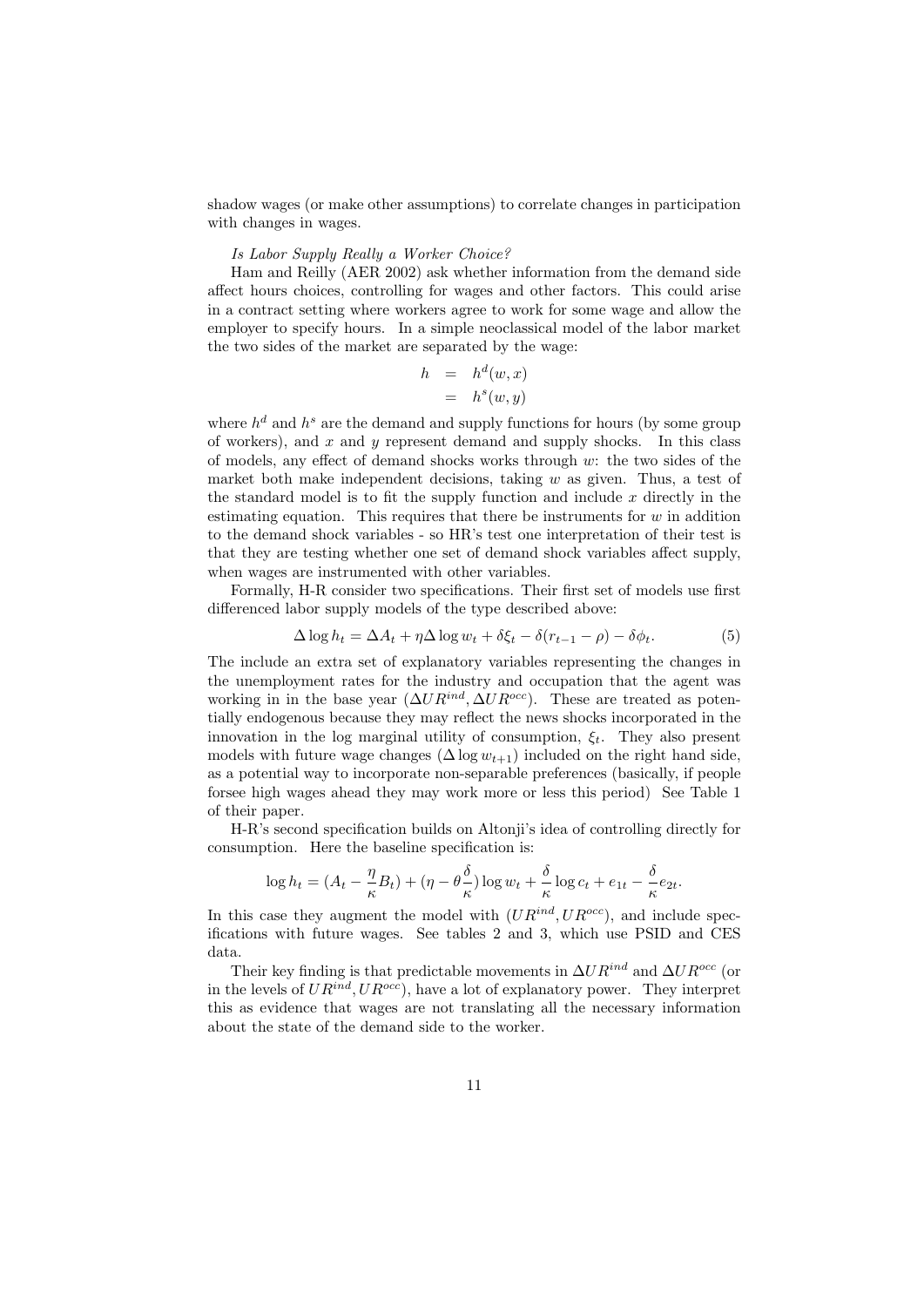#### Labor Supply in the Very Short Term

Farber's 2014 "taxi" paper looks at the detailed trip-level data from NYC cabs, focusing on how taxi driver's labor supply in a given hour is affected by their wage. One motivation for the paper is the idea – proposed in a well known paper by Camerer, Babcock, Lowenstein, and Thaler (QJE, 1997) – that people do not choose hours according to standard labor supply models: instead, they have a target level of earnings in mind, and if they get to that level of earnings, they stop working. This gives rise to a very perverse −1 elasticity of labor supply in the short run! The target earnings idea comes from the Tversky and Kahneman (1991) idea of loss aversion. Farber implements a loss aversion component in the labor supply choice by assuming utility in a given day is:

$$
U(y, h) = (1 + \alpha)(Y - T) - \frac{\theta}{1 + \upsilon} h^{1 + \nu} Y < T
$$
\n
$$
= (1 - \alpha)(Y - T) - \frac{\theta}{1 + \upsilon} h^{1 + \nu} Y \ge T
$$

where T is an earnings target (the reference point). Note that if  $\alpha > 0$  the individual's MU of income drops from  $1 + \alpha$  to  $1 - \alpha$ ) as earnings pass through the reference point. If  $\alpha = 0$  the individual has a constant MU of income – which is appropriate for a short run labor supply problem. The  $\pm \alpha(T-T)$  part of  $U$  is called the "gain loss" utility component, and is assumed to be added to the "regular" utility function  $Y - \frac{\theta}{1+v} h^{1+\nu}$ , which is called "consumption utility". Driver's indifference curves have a kink, as shown in the figure at the end. The MRS is

$$
MRS(Y, h) = \frac{\theta h^{\nu}}{1 + \alpha} Y < T
$$
\n
$$
= \frac{\theta h^{\nu}}{1 - \alpha} Y \geq T
$$

The choice of hours given a parametric wage  $w$  is as follows:

$$
h = \left(\frac{(1+\alpha)w}{\theta}\right)^{1/\nu} w < w^*
$$
  
=  $T/w$   $w^* < w < w^{**}$   
=  $\left(\frac{(1-\alpha)w}{\theta}\right)^{1/\nu} w > w^{**}$ 

where:

$$
w^* = \left(\frac{\theta}{1+\alpha}\right)^{\frac{1}{1+\nu}} T^{\frac{\nu}{1+\nu}}
$$

$$
w^{**} = \left(\frac{\theta}{1-\alpha}\right)^{\frac{1}{1+\nu}} T^{\frac{\nu}{1+\nu}}
$$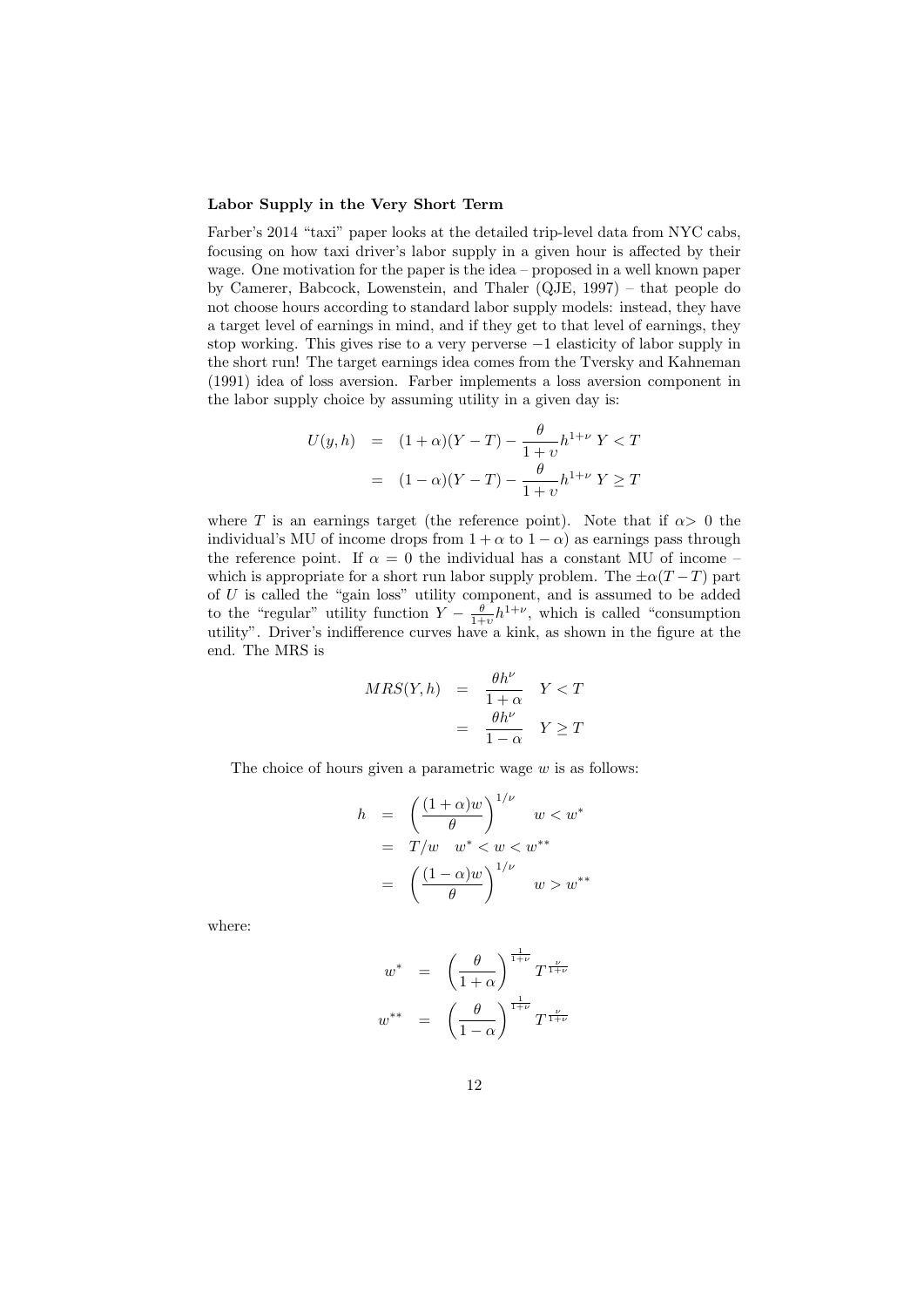Note that if  $\alpha = 0$  the driver has hours function:

$$
h = \left(\frac{w}{\theta}\right)^{1/\nu}
$$

with (intertemporal) elasticity  $\frac{1}{\nu}$ . But if  $\alpha > 0$  there is a range of variation in  $w$  such that hours are decreasing in the wage (with elasticity  $-1$ ). Next, Farber invokes the "rational reference point" assumption of Koszegi and Rabin (2006), which he translates into the assumption that  $log T = E[log(wh)]$  when hours are determined by consumption utility only:

$$
\log T = \frac{1+\nu}{\nu} E[\log w] - \frac{1}{\nu}\theta.
$$

Farber interprets this as the reference point for earnings during an hour with a given expected wage (so the reference point is higher on a typically high-wage hour, like Friday at 6:00 pm). This is very important point that comes from the KR idea: you only get reference point behavior from unanticipated variation.

This leads to a really nice pair of expressions for the logs of  $w^*$  and  $w^{**}$ :

$$
log w^* = E[log w] - \frac{1}{1+\nu}log(1+\alpha)
$$
  

$$
log w^{**} = E[log w] - \frac{1}{1+\nu}log(1-\alpha)
$$

which means that reference dependence behavior only arises when the wage is in an interval of from  $\frac{1}{1+\nu}log(1+\alpha)$  below the mean to  $\frac{1}{1+\nu}log(\frac{1}{1-\alpha})$  above the mean. Farber notes that in the behavioral literature, people believe that  $\frac{1+\alpha}{1-\alpha}$ is a number like 1.5 to 2.5 (this is the so-called coefficient of loss aversion). In this case,  $\alpha$  is in the interval [0.2, 0.43]. Assuming  $1/\nu = 0.5$  this means that the range around the mean is something like 6% below the mean to 7% above (if  $\alpha = .2$ ), or a wider range of 12% below the mean to 19% above the mean (if  $\alpha = .43$ ). Farber argues this means that most wage variation is in the "reference dependence range", because (as he shows) the wage is quite predictable.

Farber presents some very nice labor supply estimates based on how many hours a driver works per shift (there are day shifts, night shifts and some other miscellaneous kinds). Table 4 presents OLS models, Table 5 presents IV estimates where the instrument is the mean earnings per hour of other drivers in the same shift (which has a lot of predictive power). His IV estimates range from .4 to .9 when he includes fixed effects. These may seem large, but at the daily level we expect pretty large elasticities relative to the year.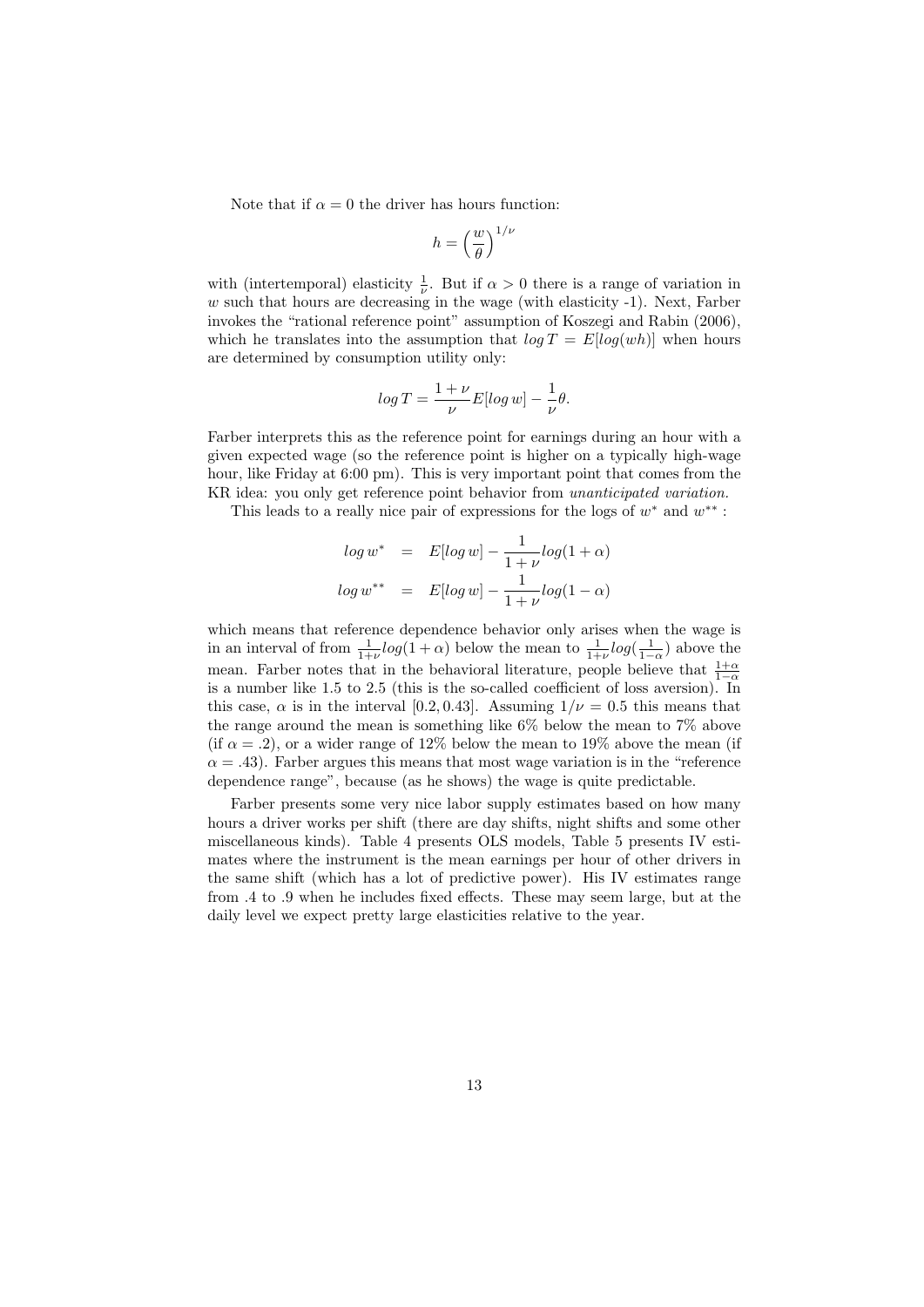

FIGURE 1. Negative estimates are underreported. In the absence of selective reporting the funnel should be symmetrical around the most precise estimates. I exclude estimates with extreme magnitude or precision from the figure but include all in the regressions.

and interesting result, not from the preferences of editors and referees—although the priors may be formed based on what results are publishable.

The Online Appendix shows four additional robustness checks. First, I test whether my results change if I only consider estimates of the EIS published in finance journals. Different values of the elasticity are needed to explain different facts in economics and finance; perhaps the two streams of literature differ in the extent of selective reporting. Nevertheless, my results suggest that the estimates of the EIS reported in finance are very similar to those reported in economics. Second, some studies report asymmetric confidence intervals for the estimates, which means that the ratio of the point estimate to the standard error is not t-distributed. I follow the advice of Stanley (2001, p. 135) to "better err on the side of inclusion" in meta-analysis, compute approximate standard errors for the estimates (based on the simplifying assumption of normal distribution), and include the estimates. Exclusion of these estimates does not change my results. Third, I exclude the three studies from my sample that use the long-run risks model to estimate the EIS, but the results are again similar. Finally, my results do not change qualitatively if I exclude estimates with bootstrapped confidence intervals.

It is difficult to say at this point which of the two potential sources of selective reporting drives the results in Table 1. A graphical inspection of the data suggests that both sources play a role. Figure 1 shows the so-called funnel plot, which is often used in medical meta-analyses to detect selective reporting (Egger et al. 1997). The horizontal axis measures the magnitude of the estimate of the EIS, while the vertical axis measures the estimate's precision, the inverse of the standard error. The most precise estimates should be concentrated close to the underlying effect at the top of the figure, while the imprecise estimates at the bottom should be more dispersed. The  $t$ -distribution of the ratio of point estimates to their standard errors ensures that in the absence of selective reporting the figure is symmetrical, forming an inverted funnel.

Panel (a) of Figure 1 shows the funnel plot with all estimates of the EIS. The most precise estimates are positive but small. Researchers report negative estimates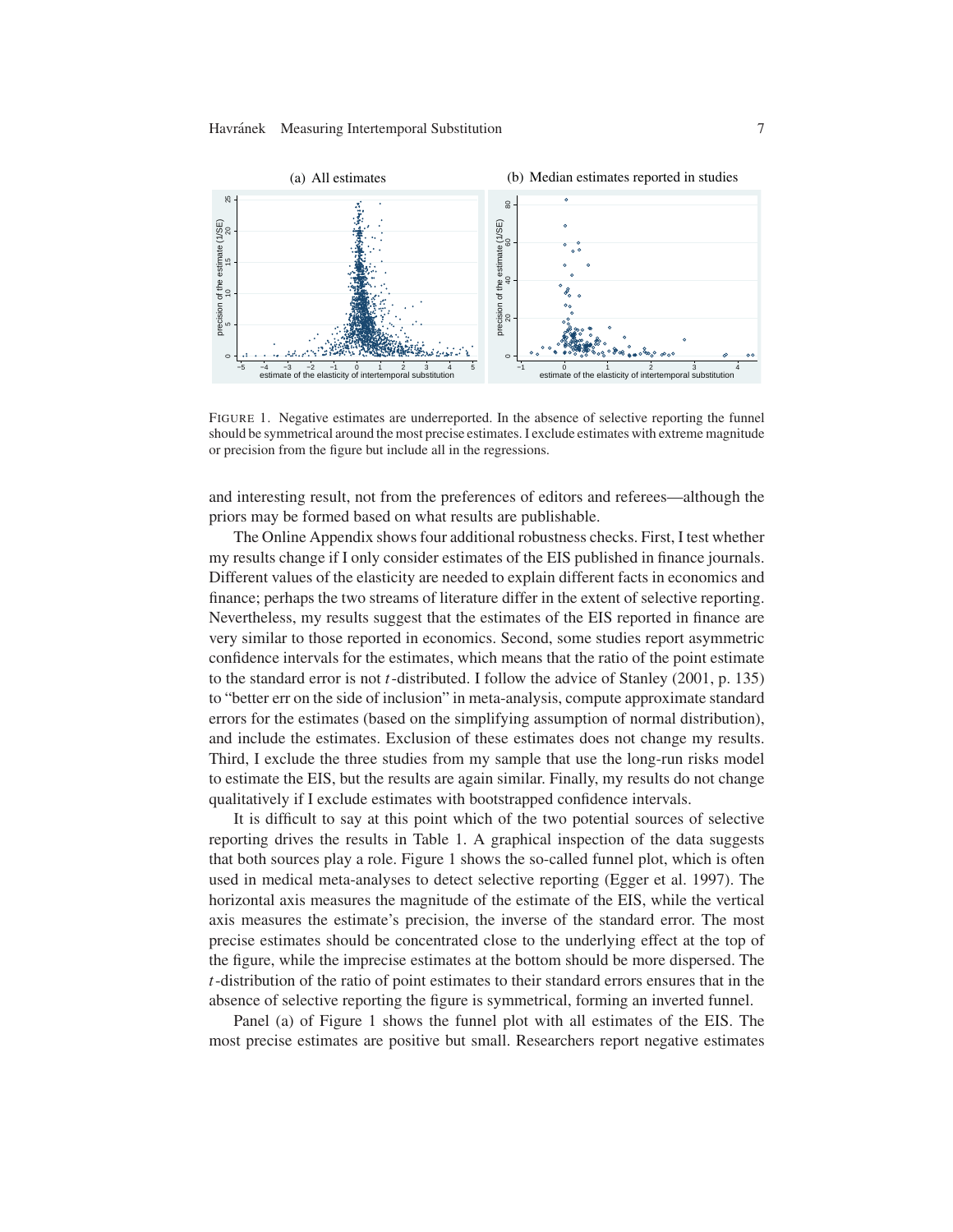|  | TABLE 1 |  |  |
|--|---------|--|--|
|  |         |  |  |

SIMULTANEOUS-EQUATION ESTIMATION OF FIRST-DIFFERENCED LABOR-SUPPLY-EQUATION ESTIMATES OF THE INTERTEMPORAL SUBSTITUTION ELASTICITY

| Estimation<br>Procedure | $D$ (Log Wage)                                                                          | $D$ (Log Earning)*   | Intercept                         | Average of<br><b>Year Dummies</b> |
|-------------------------|-----------------------------------------------------------------------------------------|----------------------|-----------------------------------|-----------------------------------|
| 2SLS                    | .23                                                                                     | $\cdots$             | $-.009$                           | $\cdots$                          |
|                         | (2.42)                                                                                  |                      | (4.02)                            |                                   |
| 3SLS                    | .14                                                                                     | $+ + +$              | $-.008$                           | 1.1.1                             |
|                         | (1.97)                                                                                  |                      | (4.26)                            |                                   |
| 2SLS                    | $\sim$ 1.1                                                                              | .35                  | $-.006$                           | $\sim$ + $\sim$                   |
|                         |                                                                                         | (2.22)               | (4.26)                            |                                   |
| <b>3SLS</b>             | $\cdots$                                                                                | .25                  | $-.006$                           | $\ldots$                          |
|                         |                                                                                         | (2.63)               | (5.18)                            |                                   |
| 2SLS                    | .15                                                                                     | $\sim$ $\sim$ $\sim$ | $\epsilon \rightarrow -\epsilon$  | $-.008$                           |
|                         | (.98)                                                                                   |                      |                                   |                                   |
| 3SLS                    | .10                                                                                     | $\sim$ 0.00 $\sim$   | 22.3                              | $-.008$                           |
|                         | (.80)                                                                                   |                      |                                   |                                   |
| <b>2SLS</b>             | 1.1.1                                                                                   | .45                  | $-1.1.1$                          | $-.007$                           |
|                         |                                                                                         | (1.54)               |                                   |                                   |
| 3SLS                    | $\bullet$ .<br><br><br><br><br><br><br><br><br><br><br><br><br><br><br><br><br><br><br> | .30                  | $\bullet$ , $\bullet$ , $\bullet$ | $-.007$                           |
|                         |                                                                                         | (1.67)               |                                   |                                   |

NOTE.---Absolute values of t-statistics are in parentheses.

The estimates and *t*-statistics reported in the "Log Earning" column are for  $\delta$ ; they are computed using the coefficient on earnings, denoted  $\psi$ , and its *t*-statistics. We have  $\delta = \hat{\psi}/(1 - \hat{\psi})$ . To convert the *t* 

higher estimate for  $\delta$  in all cases, but these differences are small relative to their standard errors. The estimates of the intercepts indicate that the real rate of interest exceeds the rate of time preference on average by about 2-4 percentage points.

A comparison of these results with others in the literature is difficult since most studies use cross-section data for their empirical analysis where differences in lifetime wage paths are the primary source of wage variation across observations. As a consequence, they do not estimate the intertemporal substitution elasticity. Estimating equation (13) using cross-section data is complicated by the presence of individual effects,  $F_i$ . As discussed above, economic theory implies that  $F_i$  is correlated with a consumer's wages and all of his other characteristics. Therefore, it is not reasonable to assume that  $F_i$  is a "random factor" uncorrelated with explanatory variables. One, then, cannot directly use observations on individuals from a cross section to estimate the parameters of (13) even if one uses simultaneous equation estimation procedures. Such procedures implicitly treat individual effects as random variables, and this leads to inconsistent parameter estimates. To estimate the intertemporal elasticity using cross-section data, one requires a specification of the labor-supply equation where variation in wages reflects evolutionary wage change.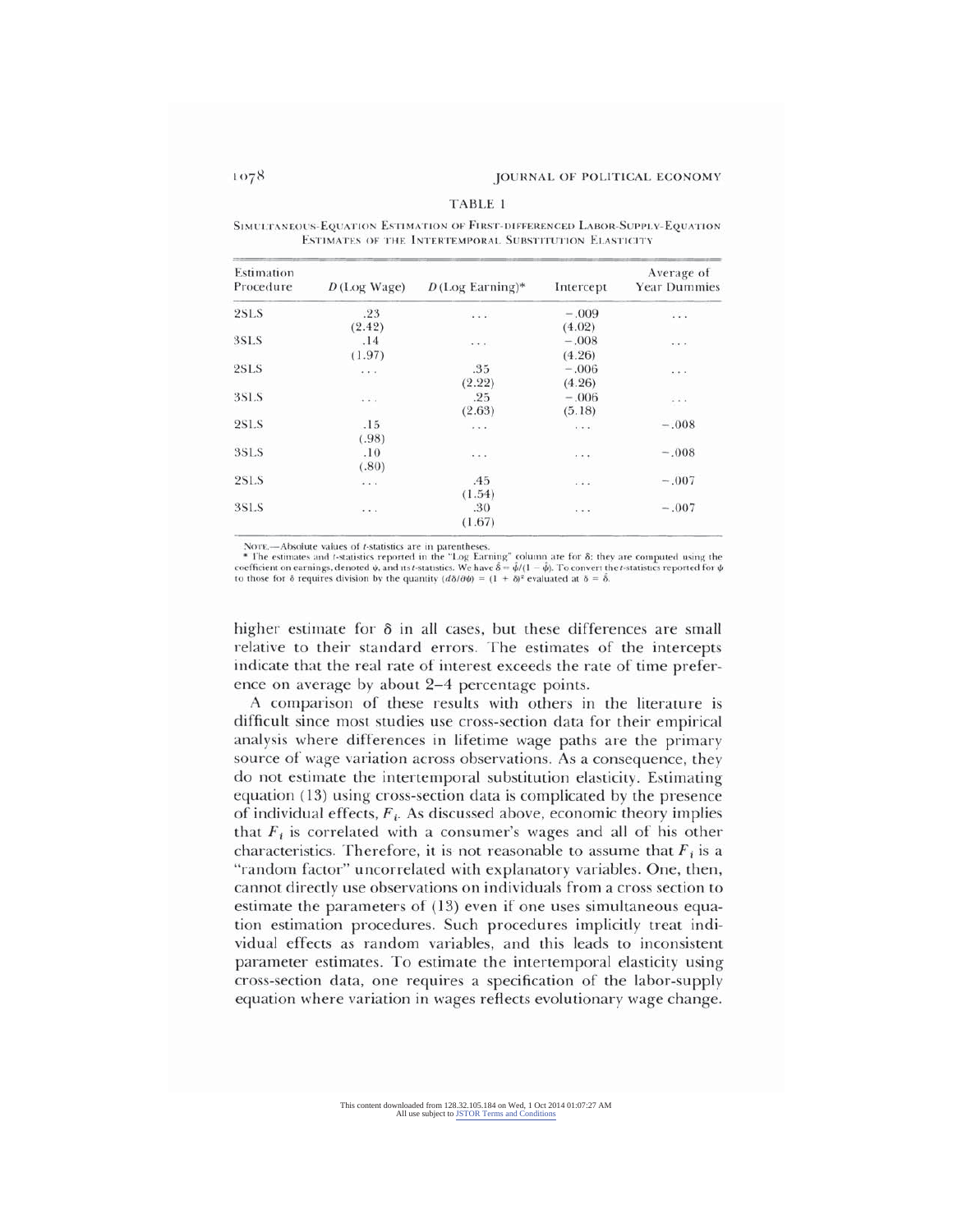FIRST-DIFFERENCE EQUATIONS FOR LABOR SUPPLY, INSTRUMENTAL VARIABLES FOR  $Dw_i^*$  and  $Dw_i^{**}$ .<br>HUMAN CAPITAL, FAMILY BACKGROUND, YEAR DUMMES (Dependent Variable =  $Dn_i^*)$ ) TABLE 2

|                                                   |                                                                                              | FULL SAMPLE                                                                                   |                                                         |                                                                       |                                                          |                                                                                                                                                                                                                                                                                             | SAMPLE WITH DATA ON Du!, Du!**                                                                                                                                                                                                                                                                                                                                                  |                                                                                                             |                                                                                                          |                                                                                                                 |
|---------------------------------------------------|----------------------------------------------------------------------------------------------|-----------------------------------------------------------------------------------------------|---------------------------------------------------------|-----------------------------------------------------------------------|----------------------------------------------------------|---------------------------------------------------------------------------------------------------------------------------------------------------------------------------------------------------------------------------------------------------------------------------------------------|---------------------------------------------------------------------------------------------------------------------------------------------------------------------------------------------------------------------------------------------------------------------------------------------------------------------------------------------------------------------------------|-------------------------------------------------------------------------------------------------------------|----------------------------------------------------------------------------------------------------------|-----------------------------------------------------------------------------------------------------------------|
| VARIABLE                                          |                                                                                              |                                                                                               | $\binom{3}{2}$                                          | $(\ddot{f})$                                                          | $\widehat{g}$                                            | $\circ$                                                                                                                                                                                                                                                                                     |                                                                                                                                                                                                                                                                                                                                                                                 |                                                                                                             |                                                                                                          |                                                                                                                 |
| Constant                                          | $\begin{array}{ c } \hline 0147 \\ (1258) \\ 2817 \\ (1258) \\ (1258) \\ \hline \end{array}$ | $\begin{array}{c}\n (2) \\  -0025 \\  (-0180) \\  2317 \\  (-1434) \\  (-1434)\n \end{array}$ |                                                         | $.0035$<br>$(.0338)$<br>$.2666$<br>$(.4155)$<br>$:.$                  | $(0054)$<br>$(0054)$<br>$(1587)$<br>$(1587)$<br>$(1587)$ | $\begin{array}{rrrr} -0173 & 0.0223 \\ (0.0223) & 0.001 \\ (1.1661) & 0.0005 \\ (1.061) & 0.0005 \\ (0.0005) & 0.0003 \\ (0.0005) & 0.001 \\ (0.0010) & 0.001 \\ (0.0010) & 0.0003 \\ (0.0010) & 0.0003 \\ (0.0010) & 0.0003 \\ (0.0010) & 0.0003 \\ (0.0010) & 0.0003 \\ (0.0010) & 0.000$ | $\begin{tabular}{ c c c c } \hline \quad \text{(7)} & \text{(948)}\\ \hline \text{(948)} & \text{(957)}\\ \text{(968)} & \text{(967)}\\ \text{(654)} & \text{(969)}\\ \text{(969)} & \text{(960)}\\ \text{(969)} & \text{(969)}\\ \text{(969)} & \text{(969)}\\ \text{(969)} & \text{(969)}\\ \text{(969)} & \text{(969)}\\ \text{(969)} & \text{(969)}\\ \hline \end{tabular}$ | (8)<br>$(0.052)$<br>$(0.052)$<br>$(0.052)$<br>$(1.898)$<br>$(1.898)$<br>$(0.057)$<br>$(0.057)$<br>$(0.057)$ | $(9)$ $(0439)$ $(0238)$ $(0236)$ $(0006)$ $(0006)$ $(0006)$ $(0006)$ $(0006)$ $(0007)$ $(0008)$ $(0017)$ | $\frac{100}{10471}$                                                                                             |
|                                                   |                                                                                              |                                                                                               | $(.0154)$<br>$(.0154)$<br>$.4782$<br>$.3255$<br>$.3255$ |                                                                       |                                                          |                                                                                                                                                                                                                                                                                             |                                                                                                                                                                                                                                                                                                                                                                                 |                                                                                                             |                                                                                                          |                                                                                                                 |
| $Dw^\ast_l$                                       |                                                                                              |                                                                                               |                                                         |                                                                       |                                                          |                                                                                                                                                                                                                                                                                             |                                                                                                                                                                                                                                                                                                                                                                                 |                                                                                                             |                                                                                                          |                                                                                                                 |
|                                                   |                                                                                              |                                                                                               |                                                         |                                                                       |                                                          |                                                                                                                                                                                                                                                                                             |                                                                                                                                                                                                                                                                                                                                                                                 |                                                                                                             |                                                                                                          |                                                                                                                 |
| $Dw_l^{**}$                                       |                                                                                              |                                                                                               |                                                         |                                                                       |                                                          |                                                                                                                                                                                                                                                                                             |                                                                                                                                                                                                                                                                                                                                                                                 |                                                                                                             |                                                                                                          |                                                                                                                 |
|                                                   |                                                                                              |                                                                                               |                                                         |                                                                       |                                                          |                                                                                                                                                                                                                                                                                             |                                                                                                                                                                                                                                                                                                                                                                                 |                                                                                                             |                                                                                                          |                                                                                                                 |
| Age                                               |                                                                                              |                                                                                               |                                                         |                                                                       |                                                          |                                                                                                                                                                                                                                                                                             |                                                                                                                                                                                                                                                                                                                                                                                 |                                                                                                             |                                                                                                          |                                                                                                                 |
|                                                   | $\ddot{\ddot{\cdot}}$                                                                        | $(0.0004)$<br>$(0.0004)$<br>$(0.0004)$<br>$(0.0006)$<br>$(0.006)$<br>$(0.006)$                |                                                         | $-0.0004$<br>$(0.0005)$<br>$y$ = 2347<br>$1.88$<br>$0.026$<br>$0.036$ |                                                          |                                                                                                                                                                                                                                                                                             |                                                                                                                                                                                                                                                                                                                                                                                 |                                                                                                             |                                                                                                          | $\begin{array}{r} 2937 \\ 1.78) \\ 0.000 \\ (.001) \\ \text{ys } 2013 \\ 4.43 \\ 0.132 \\ 3.996 \\ \end{array}$ |
|                                                   |                                                                                              |                                                                                               |                                                         |                                                                       |                                                          |                                                                                                                                                                                                                                                                                             |                                                                                                                                                                                                                                                                                                                                                                                 |                                                                                                             |                                                                                                          |                                                                                                                 |
|                                                   |                                                                                              |                                                                                               |                                                         |                                                                       |                                                          |                                                                                                                                                                                                                                                                                             |                                                                                                                                                                                                                                                                                                                                                                                 |                                                                                                             |                                                                                                          |                                                                                                                 |
|                                                   |                                                                                              |                                                                                               |                                                         |                                                                       |                                                          |                                                                                                                                                                                                                                                                                             |                                                                                                                                                                                                                                                                                                                                                                                 |                                                                                                             |                                                                                                          |                                                                                                                 |
| Year dum<br>Standard<br>F-ratio<br>R <sup>2</sup> | $\frac{237}{2.31}$<br>5.01<br>10,036                                                         |                                                                                               | yes<br>.2720<br>.48<br>.0019<br>0,036                   |                                                                       | no<br>.2066<br>3,996<br>3,996                            |                                                                                                                                                                                                                                                                                             |                                                                                                                                                                                                                                                                                                                                                                                 |                                                                                                             |                                                                                                          |                                                                                                                 |
|                                                   |                                                                                              |                                                                                               |                                                         |                                                                       |                                                          |                                                                                                                                                                                                                                                                                             |                                                                                                                                                                                                                                                                                                                                                                                 |                                                                                                             |                                                                                                          |                                                                                                                 |

Norts.—Standard errors are in parentheses. The first-stage equations for  $Du^*$  and  $Du^{**}$  are reported in table A1.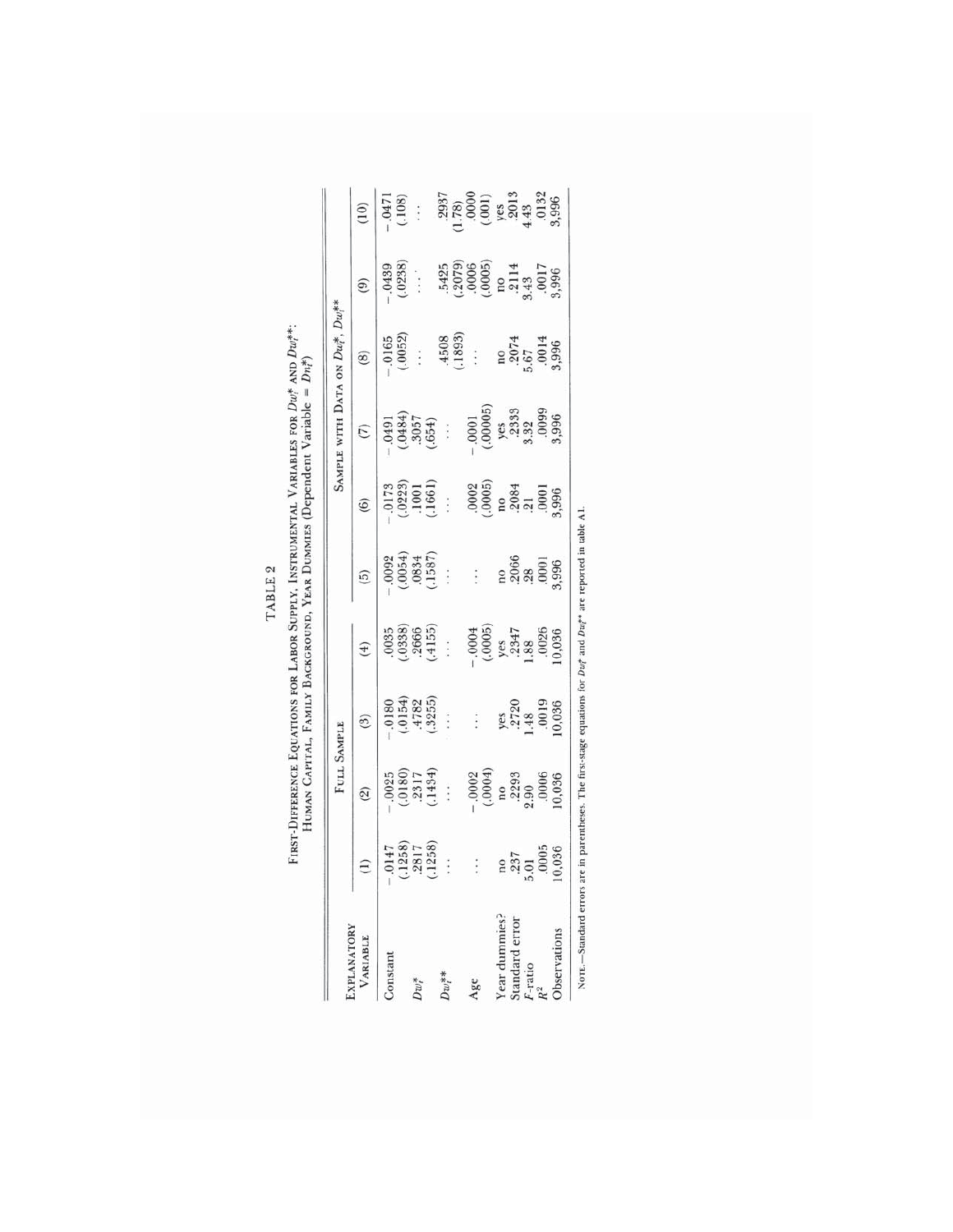|                     |            | <b>ESTIMATION METHOD</b>   |          |          |
|---------------------|------------|----------------------------|----------|----------|
|                     | <b>OLS</b> | OLS.<br>(Reduced<br>Form)* | IV       | IV       |
|                     | (1)        | (2)                        | (3)      | (4)      |
| Intercept           | 7.528      | 7.416                      | 8.386    | 7.995    |
|                     | (.155)     | (.157)                     | (.644)   | (.359)   |
| $w_t^{\ast\ast}$    | $-.1126$   | $\cdots$                   | .1721    | .0943    |
|                     | (.014)     |                            | (.119)   | (.057)   |
| $c_t^{*+}$          | .0788      |                            | $-.5341$ | $-.2972$ |
|                     | (.015)     |                            | (.386)   | (.202)   |
| $w_t^{**}$          | $\cdots$   | $-.019$                    | $\cdots$ | .        |
|                     |            | (.025)                     |          |          |
| $w_i^{\ast\ast}$    | .          | $-.031$                    | $\cdots$ | .        |
|                     |            | (.032)                     |          |          |
| <b>Black</b>        | $-.021$    | $-.0028$                   | $-.0449$ | $-.0315$ |
|                     | (.015)     | (.015)                     | (.036)   | (.025)   |
| Health              | $-.079$    | $-.0683$                   | $-.0702$ | $-.0703$ |
|                     | (.015)     | (.015)                     | (.020)   | (.0168)  |
| Age                 | .008       | .0089                      | .0220    | .0177    |
|                     | (.007)     | (.007)                     | (.013)   | (.0101)  |
| Age <sup>2</sup>    | $-.0001$   | $-.0001$                   | $-.0003$ | $-.0239$ |
|                     | (.0001)    | (.0001)                    | (.0002)  | (.0116)  |
| Size of family unit | $-.0187$   | $-.0060$                   | .0424    | .0192    |
|                     | (.006)     | (.006)                     | (.037)   | (.0194)  |
| Number of children  | .0025      | .0020                      | $-.0171$ | $-.0088$ |
| under 6             | (.008)     | (.008)                     | (.018)   | (.0120)  |
| Number of children  | .0110      | .0074                      | .0424    | .0029    |
| in family           | (.006)     | (.006)                     | (.011)   | (.0079)  |
| <b>SMSA</b>         | $-.0079$   | $-.0198$                   | .0026    | $-.0033$ |
|                     | (.015)     | (.014)                     | (.025)   | (.0197)  |
| $City \ge 500,000$  | .0100      | .0021                      | .0384    | .0250    |
|                     | (.017)     | (.016)                     | (.034)   | (.0246)  |
| South               | .0198      | .0527                      | $-.0116$ | .0038    |
|                     | (.019)     | (.021)                     | (.042)   | (.0300)  |
| West                | .0284      | .0417                      | .0025    | .0060    |
|                     | (.022)     | (.024)                     | (.035)   | (.0287)  |
| North Central       | .0327      | .0542                      | $-.0151$ | .0053    |
|                     | (.019)     | (.024)                     | (.045)   | (.0299)  |
| Year dummies?       | ves        | yes                        | yes      | yes      |
| Standard error      | .217       | .220                       | .292     | .250     |
| $R^2$               | .0809      | .0544                      | .0258    | .034     |

# TABLE 4 LABOR SUPPLY ESTIMATES USING FOOD CONSUMPTION AS A PROXY FOR  $\lambda_i$ (See Eq. [14])

NOTE.—Observations = 4,367. The standard errors (in parentheses) have been corrected for correlation over<br>time in the observations on a given individual (see n. 36).<br>\* The reduced-form equation also contains wife's educat 9 and 10).<br> $\frac{1}{4}$  Treated as endogenous in cols. 3 and 4. The first-stage equation is in table A1, col. 11.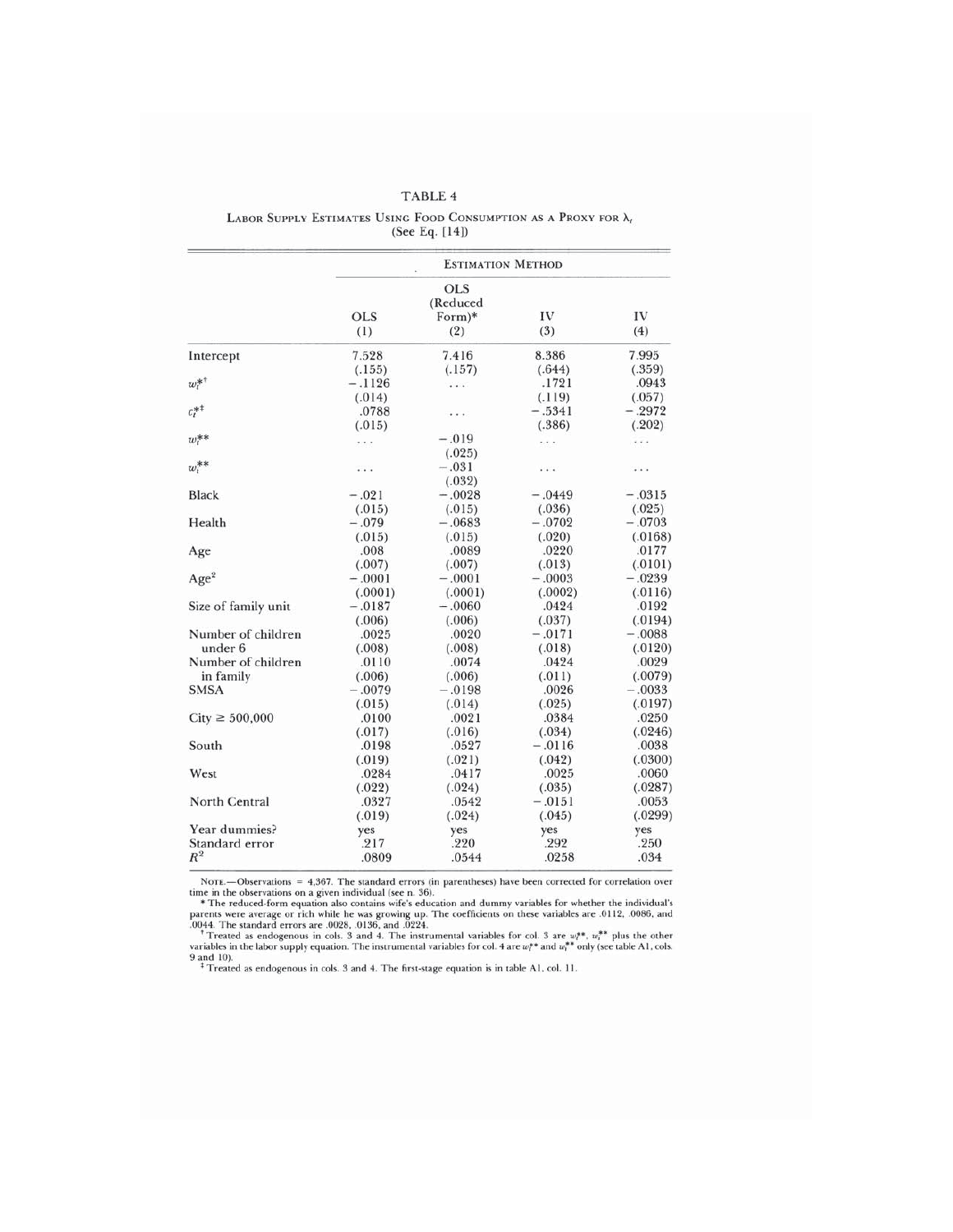| Shift      | Hours  | Income   | Wage   | $#$ Shifts |
|------------|--------|----------|--------|------------|
| Day        | 9.48   | 248.41   | 26.39  | 2247417    |
|            | (3.97) | (106.03) | (5.75) |            |
| Night      | 8.78   | 262.03   | 30.13  | 2137499    |
|            | (3.05) | (93.06)  | (6.55) |            |
| Unassigned | 8.30   | 228.12   | 28.26  | 662427     |
|            | (5.33) | (138.46) | (8.47) |            |

Table 3: Mean Hours, Income, and Average Hourly Earnings. By Shift

Note: Day shifts start between 4AM and 9:59AM. Night Shifts start between 2PM and 7:59PM. Shifts starting at other times are Unassigned. Standard deviations are in parentheses.



Figure 4: Distribution of Shift Length in Hours, by Day of Week and Shift

Labor supply and earnings have distinct patterns over the week by shift. Figure 4 contains plots of the average shift length by day of week for day and night shifts.<sup>23</sup> Day shift drivers work longest on Sundays, with average hours declining from about 10 hours on Sunday to 9 hours on Saturday. In contrast night shift drivers work their shortest days on Sunday, with average hours increasing sharply from about 8 hours per shift early in the week to about 10 hours per shift on Friday and Saturday. Day shift drivers work longer hours than night shift drivers on all days but Friday and Saturday. Total income per shift, shown in figure 5, generally follows hours: Day shift drivers earn the most on Sunday and the least on Saturday, and night shift drivers earn the least on Sunday and the most on Friday and

<sup>&</sup>lt;sup>23</sup> Some shifts span days of the week. I assign each shift to a particular day of the week based on the date of the first trip in the shift.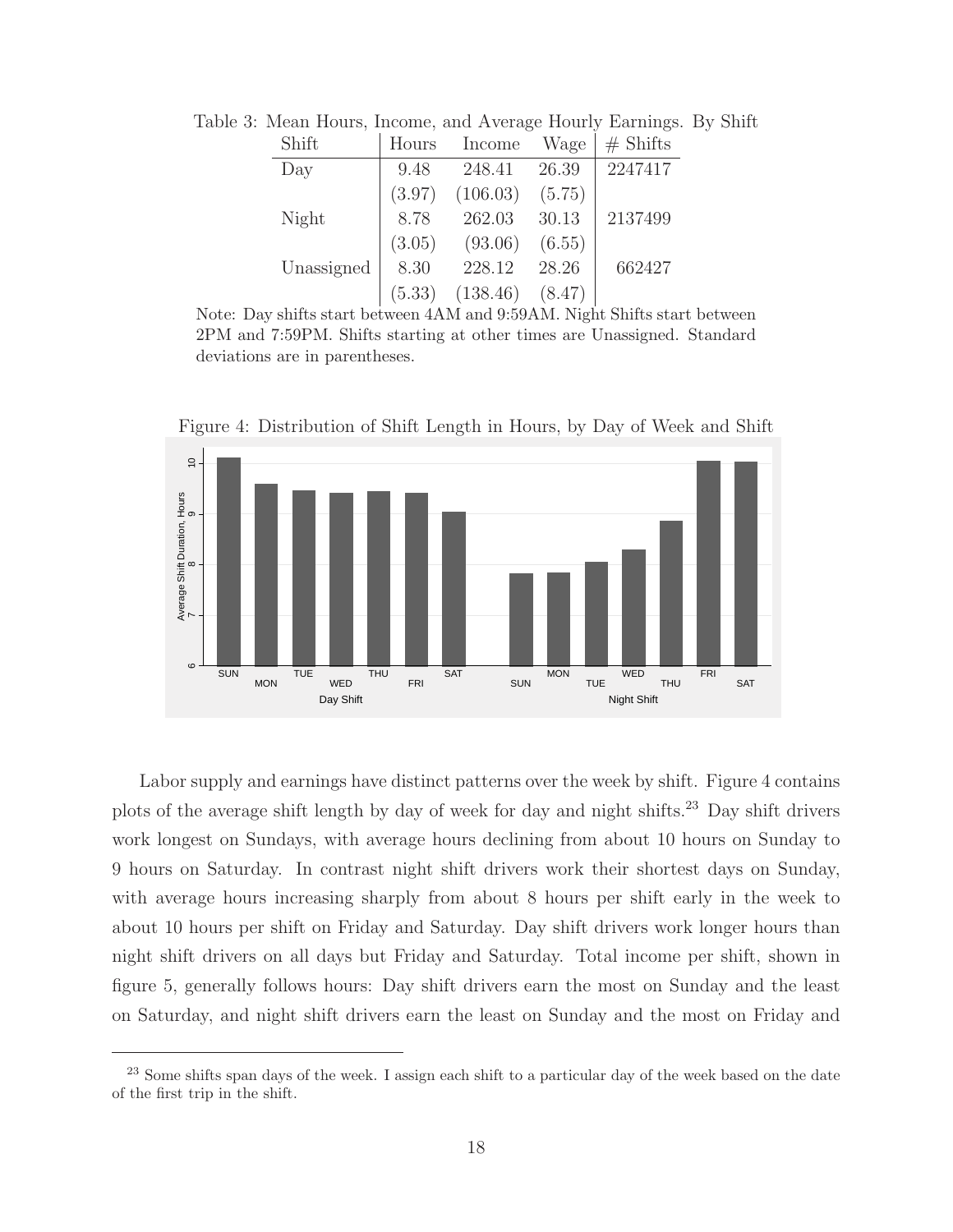|       |                | Table 1. <i>Wage Liasticity</i> , OLD Regression of Trycrage Log Dairy Hours, by Office |            |            |              |              |
|-------|----------------|-----------------------------------------------------------------------------------------|------------|------------|--------------|--------------|
|       |                |                                                                                         | Elasticity | Elasticity | Elasticity   | Elasticity   |
| Model | Controls       | Driver F.E's All Shifts                                                                 |            | Day Shifts | Night Shifts | Other Shifts |
| (1)   | N <sub>o</sub> | N <sub>o</sub>                                                                          | 0.0159     | 0.0485     | $-0.0017$    | 0.0738       |
|       |                |                                                                                         | (0.0154)   | (0.0177)   | (0.0169)     | (0.0220)     |
| (2)   | Yes            | $\rm No$                                                                                | $-0.0034$  | 0.0505     | $-0.0784$    | 0.0606       |
|       |                |                                                                                         | (0.0177)   | (0.0203)   | (0.0210)     | (0.0240)     |
| (3)   | Yes            | Yes                                                                                     | $-0.1002$  | $-0.0615$  | $-0.1487$    | $-0.0501$    |
|       |                |                                                                                         | (0.0089)   | (0.0109)   | (0.0077)     | (0.0138)     |

Table 4: Wage Elasticity, OLS Regression of Average Log Daily Hours, by Shift

Note: Each estimated elasticity is from a separate OLS regression. "Elasticity" is the estimated coefficient of log average hourly earnings from a regression of log shift duration. "Controls" include indicators for day of week (6), calendar week (51), year (4), the period subsequent to the September 4, 2012 fare increase (1), and major holiday (1). Estimated using sample of 5,047,343 shifts for 8,802 drivers from 2009-2013. Sample sizes are listed in table 3. Robust standard errors clustered by driver are in parentheses.

mated elasticity is negative and statistically significant but relatively small at -0.1. For day shifts, the estimated elasticities are small and positive but statistically significant in the first two specifications. When driver fixed effects are included, the estimated elasticity is again negative and statistically significant though small. The pattern for night shifts is that the elasticities are significantly negative when the controls are added. The estimated elasticity when driver fixed effects are included is more negative than for the day shift. The estimates for the unclassified (other) shifts are very close to those for day shifts.

While I do find some negative elasticities, none approach minus one as suggested by reference dependence. My elasticities are much smaller than those found using OLS by CBLT or Farber (2005), which may reflect a lower level of measurement error in my administrative data compared with the data transcribed from trip sheets used in the earlier work.

Although the administrative data may have less measurement error than data derived from the paper trip sheets, it is not error free. Simple consistency checks of the data show more than a few instances of trips ending before they start and new trips starting before the previous trip ends.<sup>26</sup> Additionally, as I mentioned earlier, my income data do not include tips, which surely vary across trips as a proportion of fares (Haggag and Paci, 2014). On this basis, it makes sense to estimate the model using an instrument for average hourly earnings.

In the spirit of CBLT, I use the average across other drivers of log average hourly earnings on the day each shift started. To avoid problems using an instrument derived from the

<sup>&</sup>lt;sup>26</sup> I used some simple algorithms to adjust the data to eliminate these inconsistencies and serious outliers.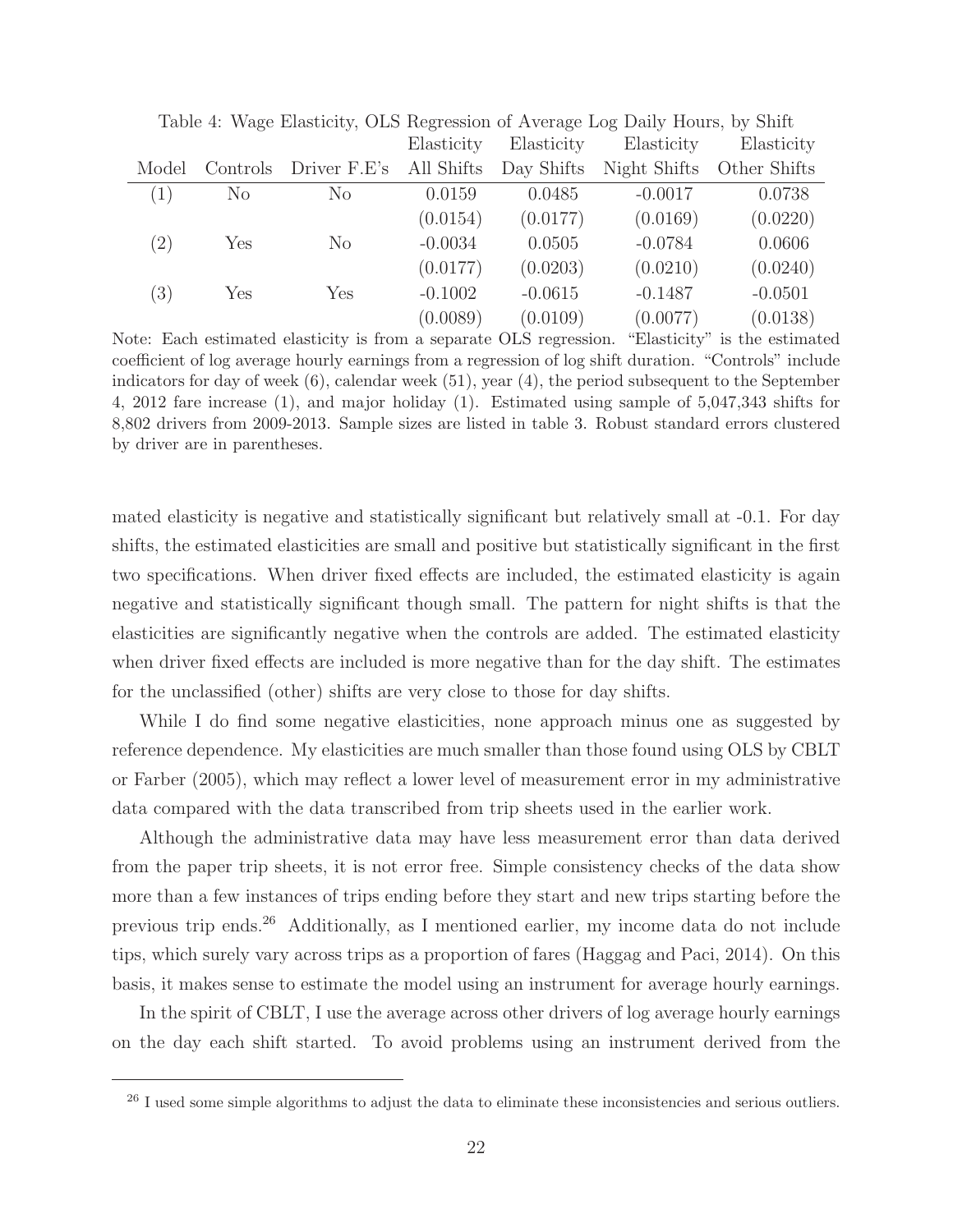|       |                | Table 5. Wage Eliasticity, TV Reglession of Average Log Daily Hours, by Shift |            |            |              |              |
|-------|----------------|-------------------------------------------------------------------------------|------------|------------|--------------|--------------|
|       |                |                                                                               | Elasticity | Elasticity | Elasticity   | Elasticity   |
| Model | Controls       | Driver F.E's All Shifts                                                       |            | Day Shifts | Night Shifts | Other Shifts |
| (1)   | N <sub>o</sub> | N <sub>o</sub>                                                                | 0.2288     | 0.0202     | 0.3484       | 0.2913       |
|       |                |                                                                               | (0.0101)   | (0.0134)   | (0.0117)     | (0.0306)     |
| (2)   | Yes            | $\rm No$                                                                      | 0.5709     | 0.3683     | 0.6182       | 0.9383       |
|       |                |                                                                               | (0.0100)   | (0.0119)   | (0.0132)     | (0.0329)     |
| (3)   | Yes            | Yes                                                                           | 0.5890     | 0.3672     | 0.6344       | 0.8751       |
|       |                |                                                                               | (0.0099)   | (0.0112)   | (0.0124)     | (0.0281)     |

Table 5: Wage Elasticity, IV Regression of Average Log Daily Hours, by Shift

Note: Each estimated elasticity is from a separate IV regression. The instrument for average hourly earnings is the average of average hourly earnings for a non-overlapping sample of drivers on the same day. "Elasticity" is the estimated coefficient of log average hourly earnings from a regression of log shift duration. "Controls" include indicators for day of week (6), calendar week (51), year (4), the period subsequent to the September 4, 2012 fare increase (1), and major holiday (1). Estimated using sample of 5,047,343 shifts for 8,802 drivers from 2009-2013. Sample sizes are listed in table 3. Robust standard errors clustered by driver are in parentheses.

dependent variable in the estimation sample, I use a non-overlapping randomly selected  $2/15$  subset of the drivers to generate the instruments.<sup>27</sup> The average of log average hourly earnings of shifts starting on date t in the non-overlapping sample  $(\ell nW_t)$  serves as the instrument for the log average hourly earnings for driver  $i$  in my estimation sample for shifts that start on date  $t \ (\ell n W_{it})$ .<sup>28</sup>

The IV estimates of the labor supply elasticity are contained in Table 5. The results are striking in comparison with the OLS estimates in table 4. The estimated elasticities are substantially positive and strongly statistically significant. Adding the control variables raises the estimated elasticity for each sample, but controlling for driver fixed effects does not have much effect. The estimated elasticity on the day shift is about 0.36 while the elasticity on the night shift is about 0.62. The larger elasticity for the night shift is consistent with the observation that drivers on a night shift are more likely than drivers on a day shift to be able to adjust hours mid-shift in response to new information regarding earnings opportunities. Interestingly, the elasticity is even larger on unclassified shifts. It may be that these other shifts are less likely to be worked by lease drivers and more likely to be worked by owneroperators who have more flexibility in selecting hours.

 $27$  This sample contains 115,733,041 trips on 5,012,244 shifts for 8,768 drivers.

<sup>28</sup> While I do not present the first stage results, the instrument is very strong. The first-stage t-statistic on the instrument is generally greater than 100, and the coefficient on the instrument in the first stage is generally close to one.